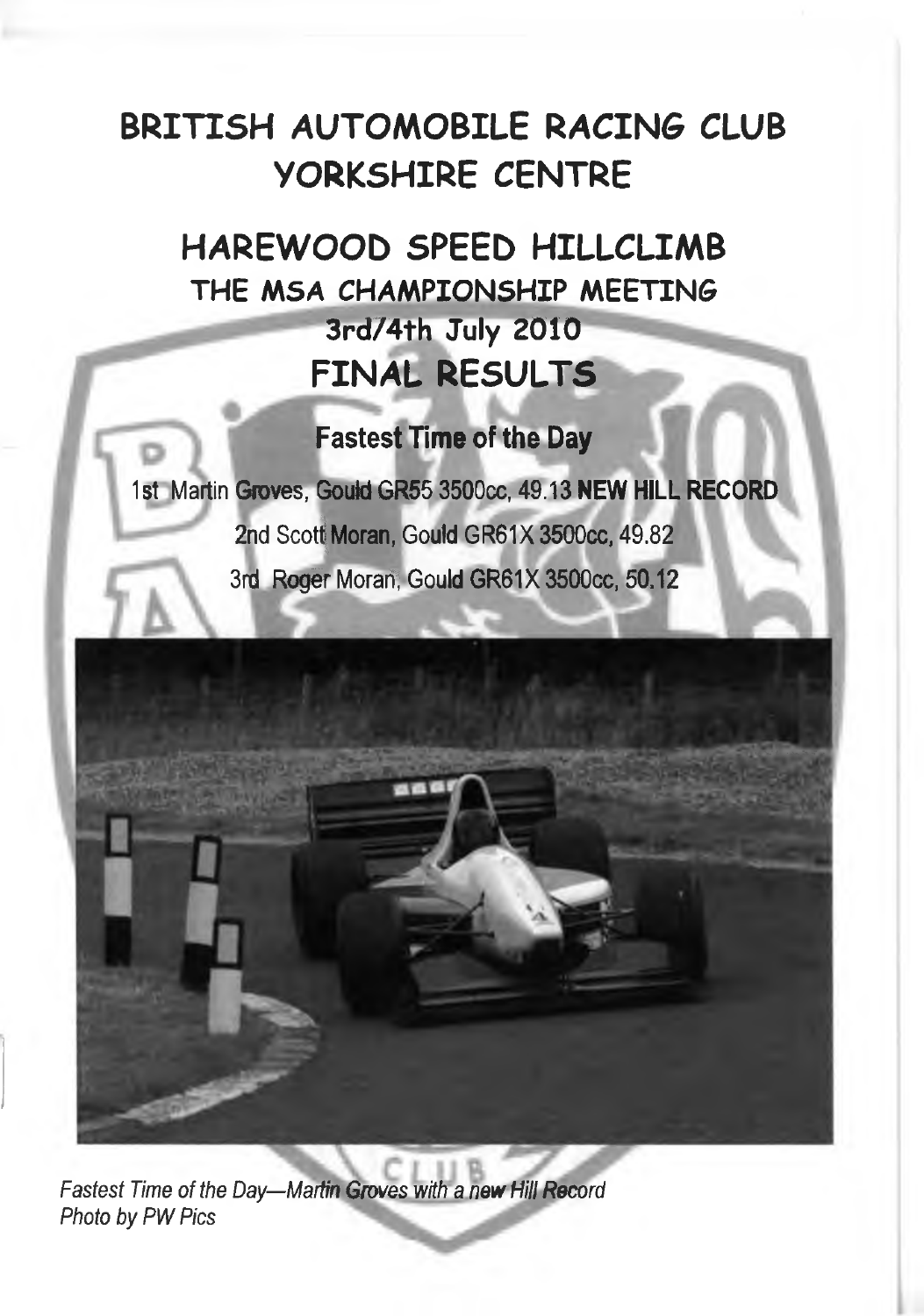#### **Class Winners**

Paul Webster. Mazda MX5 1840cc, 72.28 Dave Wilson, Caterham 7 1999cc, 60.43 **CR** Andrew Russell, Ginetta G15 1120cc, 66.24 Ralph Pinder, Peugeot 205 GTi 1928cc, 63.85 Keith Edwards, Subaru 22B 2000Tcc, 62.05 Peter Herbert, Westfield SE 1398cc, 59.92 Karl Jackson, Ariel Atom 1998S, 62.51 Tim Elmer, Mallock MK27 1700cc, 58.84 Mark Dempster, Imagination PH1 1995cc,56.41 Rodney Thorne, Pilbeam MP43 5000cc, 57.58 Mark Goodyear, QMS Hornet 600cc, 56.71 **CR** John Rutland, Force PC 999cc, 55.30 Will Hall, Force PC 1595cc, 51.44 **CR** Paul Haimes, Dallara F301 1998cc, 51.74 **CR** Trevor Willis, QMS CF06 3320cc, 50.30 Eric Morrey, Clan Crusader 875Tcc, 65.83 David Ormerod Jnr, Lotus Elise 1800cc

## **To view entry lists for all events visit [www.harewoodhill.com](http://www.harewoodhill.com)**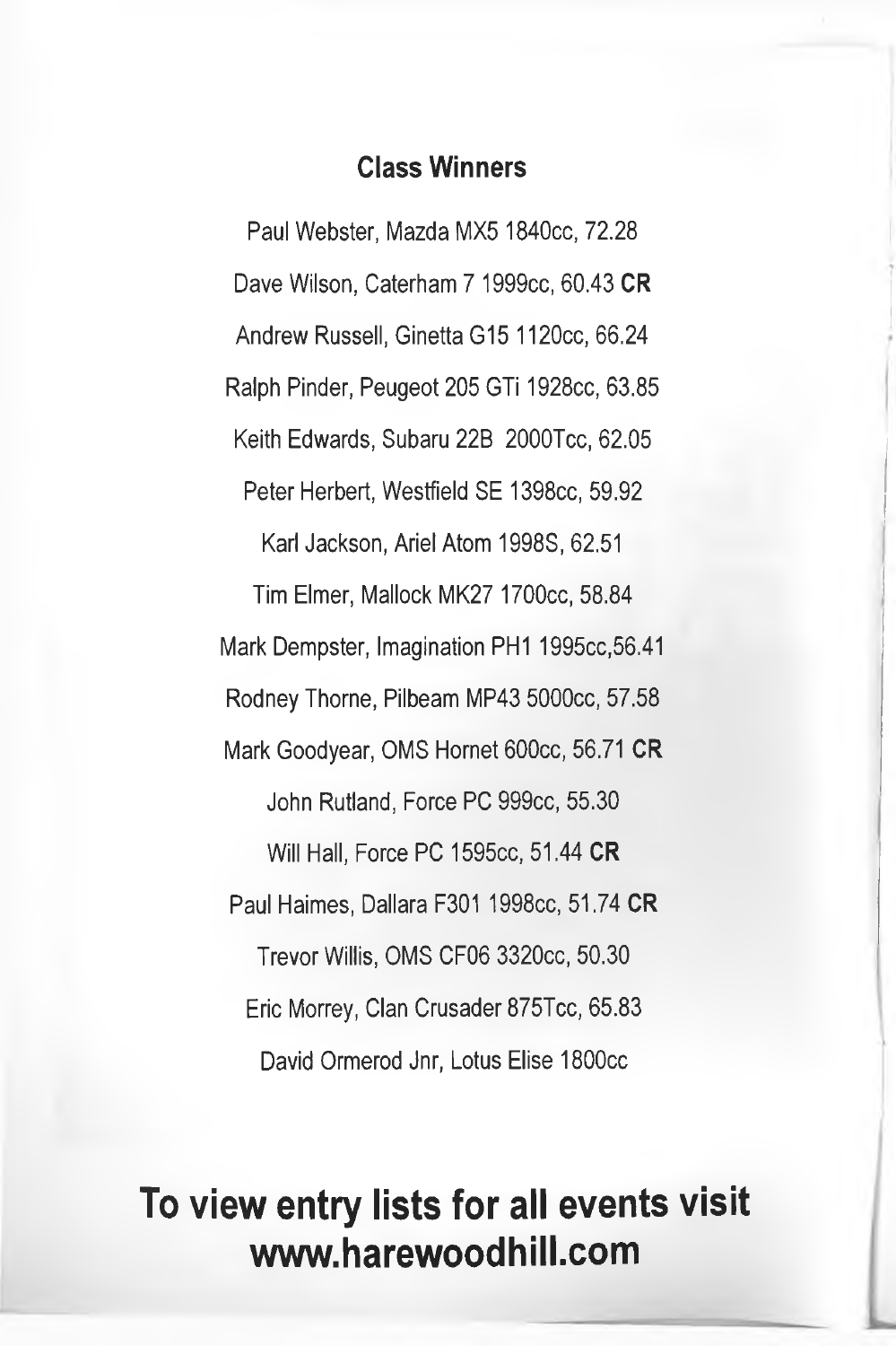## **RESULTS-THE MSA CHAMPIONSHIP MEETING-4th July 2010**

| <b>Class</b> |    | <b>A</b> Roadgoing Series Production Cars<br><b>Record 72.17</b><br>09-May-10 |                                                                  |           |       |                  |             |            |
|--------------|----|-------------------------------------------------------------------------------|------------------------------------------------------------------|-----------|-------|------------------|-------------|------------|
|              |    | <b>Holder Paul Webster</b>                                                    | Mazda MX5 1840cc                                                 |           |       |                  |             |            |
|              |    | Ch No. Name                                                                   | Car                                                              | CC        | Run 1 | Run 2            | <b>Best</b> | <b>Pos</b> |
| L            |    | 16 Paul Webster                                                               | Mazda MX5                                                        | 1840      | 73.80 | 72.28            | 72.28       | 1          |
| <b>Class</b> |    | В<br><b>Record 60.95</b><br>09-May-10                                         | <b>Roadgoing Specialist Production Cars</b>                      |           |       |                  |             |            |
|              |    | Holder Dave Wilson                                                            | Caterham 7 1999cc                                                |           |       |                  |             |            |
|              |    | Ch No. Name                                                                   | Car                                                              | <b>CC</b> | Run 1 | Run 2            | <b>Best</b> | Pos        |
| L            |    | 719 Dave Wilson                                                               | Caterham 7                                                       | 1999      | 60.43 | <b>DNF</b>       | 60.43       | 1          |
| L            |    | 19 Joy Hoyle                                                                  | Caterham 7                                                       | 1999      | 61.05 | 80.24            | 61.05       | 2          |
| <b>Class</b> |    | <b>Record 57.32</b><br>05-Jul-09                                              | C1 Modified Limited Production Cars up to 1400cc                 |           |       |                  |             |            |
|              |    | <b>Holder Andrew Griffiths</b>                                                | Caterham 1396cc                                                  |           |       |                  |             |            |
|              |    | Ch No. Name                                                                   | Car                                                              | cc        | Run 1 | Run <sub>2</sub> | Best        | Pos        |
| L            |    | 22 Andrew Russell                                                             | Ginetta G15                                                      | 1120      | 67.36 | 66.24            | 66.24       | 1          |
|              |    |                                                                               |                                                                  |           |       |                  |             |            |
| <b>Class</b> |    | <b>Record 58.29</b><br>26-Aug-07                                              | C2 Modified Limited Production Cars over 1400cc and up to 2000cc |           |       |                  |             |            |
|              |    | Holder Richard Carroll Westfield 1999cc                                       |                                                                  |           |       |                  |             |            |
|              |    | Ch No. Name                                                                   | Car                                                              | cc        | Run 1 | Run 2            | <b>Best</b> | Pos        |
| L            |    | 24 Ralph Pinder                                                               | Peugeot 205 GTi                                                  | 1928      | 63.85 | 65.05            | 63.85       | 1          |
|              |    |                                                                               |                                                                  |           |       |                  |             |            |
|              |    | 23 Tony Hart                                                                  | Renault 5 GT                                                     | 1397T     | 64.31 | 65.01            | 64.31       | 2          |
|              | 26 | Simon Andrews                                                                 | MG TF                                                            | 1800      | 65.70 | 65.61            | 65.61       | 3          |
|              |    | 726 Bernard Kevill                                                            | <b>MG TF</b>                                                     | 1800      | 66.69 | 67.15            | 66.69       | 4          |
|              |    | 27 Tim Cross                                                                  | Peugeot 205 GTi                                                  | 1905      |       |                  |             |            |
|              |    | 25 Robert Wilson                                                              | Peugeot 205 GTi                                                  | 1905      |       |                  |             |            |
| <b>Class</b> |    | <b>Record 59.32</b><br>18-Sep-04                                              | C3 Modified Limited Production Saloons over 2000cc               |           |       |                  |             |            |
|              |    | Holder Simon Bainbridge                                                       | Audi TT V8 4200cc                                                |           |       |                  |             |            |
|              |    | Ch No. Name                                                                   | Car                                                              | СC        | Run 1 | Run 2            | <b>Best</b> | Pos        |
| Ł            |    | 32 Keith Edwards                                                              | Subaru 22B                                                       | 2000T     | 62.60 | 62.05            | 62.05       | 1          |
| L            | 30 | Martyn Silcox                                                                 | Subaru Impreza                                                   | 1994T     | 64.87 | 65.21            | 64.87       | 2          |
| L            | 31 | Geoff Twemlow                                                                 | Subaru Impreza                                                   | 2100T     | 68.34 | 64.96            | 64.96       | 3          |
|              |    |                                                                               |                                                                  |           |       |                  |             |            |
| Class        |    | <b>Record TBA</b><br><b>Holder TBA</b>                                        | D1 Modified Specialist Production Cars up to 2000cc              |           |       |                  |             |            |
|              |    | Ch No. Name                                                                   | Car                                                              | СC        | Run 1 | Run 2            | <b>Best</b> | Pos        |
|              |    | BL 36 Peter Herbert                                                           | Westfield SE                                                     | 1398      | 60.33 | 59.92            | 59.92       | 1          |
|              |    | 735 Ben Johnson                                                               | Lotus <sub>7</sub>                                               | 1600      | 60.88 | 60.91            | 60.88       | 2          |
| Ł.           | 35 | George Hopkins                                                                | Lotus <sub>7</sub>                                               | 1600      | 63.66 | 63.61            | 63.61       | 3          |
|              | 41 | David Spaull                                                                  | Westfield SEi                                                    |           |       |                  |             |            |
|              |    |                                                                               |                                                                  | 2000      |       |                  |             |            |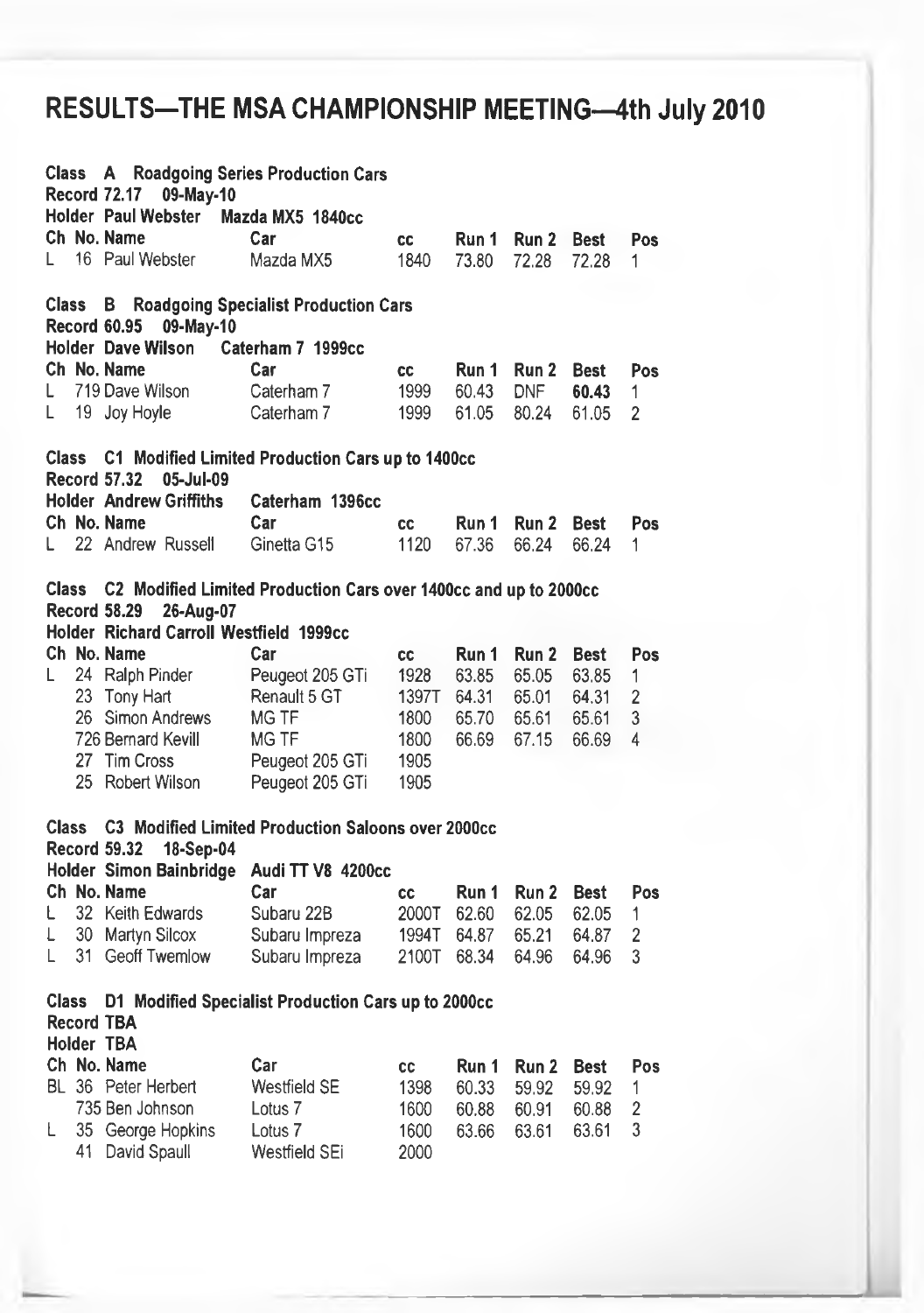| Class        |       |                                                                        | D2 Modified Specialist Production Cars over 2000cc |           |       |       |             |                |
|--------------|-------|------------------------------------------------------------------------|----------------------------------------------------|-----------|-------|-------|-------------|----------------|
|              |       | <b>Record TBA</b><br>Holder TBA                                        |                                                    |           |       |       |             |                |
|              |       | Ch No. Name                                                            | Car                                                | cc        | Run 1 | Run 2 | <b>Best</b> | Pos            |
|              |       | 39 Karl Jackson                                                        | Ariel Atom                                         | 1998S     | 58.96 | 60.12 | 58.96       | 1              |
|              |       |                                                                        |                                                    |           |       |       |             |                |
| <b>Class</b> |       | <b>Hillclimb Super Sports Cars</b><br>E<br>Record 56.44<br>05-Jul-98   |                                                    |           |       |       |             |                |
|              |       | <b>Holder Martin Groves</b>                                            | Mallock MK20B 1998cc                               |           |       |       |             |                |
|              |       | Ch No. Name                                                            | Car                                                | СC        | Run 1 | Run 2 | <b>Best</b> | Pos            |
| L            | 46    | Tim Elmer                                                              | Mallock MK27 SG                                    | 1700      | 58.84 | 58.87 | 58.84       | 1              |
|              |       | 45 Matthew Price                                                       | Vision V98                                         | 1700      | 60.31 | 63.41 | 60.31       | $\overline{c}$ |
|              | 44    | Philip Young                                                           | Mallock MK17B                                      | 1700      | 69.89 | 69.24 | 69.24       | 3              |
|              |       |                                                                        |                                                    |           |       |       |             |                |
| <b>Class</b> |       | Sports Libre Car up to 2000cc<br>F<br><b>Record 54.34</b><br>08-Jul-07 |                                                    |           |       |       |             |                |
|              |       | Holder Edward Hollier                                                  | <b>OMS SC1</b><br>$1,585$ cc                       |           |       |       |             |                |
|              |       | Ch No. Name                                                            | Car                                                | <b>CC</b> | Run 1 | Run 2 | Best        | Pos            |
| L            |       | 50 Mark Dempster                                                       | Imagination PH1                                    | 1995      | 56.41 | 57.38 | 56.41       | 1              |
|              |       | 51 Les Procter                                                         | OMS SC4CF                                          | 1600S     | 57.50 | 57.12 | 57.12       | 2              |
|              |       | BL 49 Graham Wynn                                                      | Force LM001                                        | 1400      | 59.05 | 58.97 | 58.97       | 3              |
|              |       |                                                                        |                                                    |           |       |       |             |                |
| <b>Class</b> |       | G                                                                      | Sports Libre Cars Over 2000cc                      |           |       |       |             |                |
|              |       | <b>Record 52.98</b><br>02-Jul-06                                       | Bogey 70.98                                        |           |       |       |             |                |
|              |       | Holder Matthew Harrison SPA 04 3,500cc                                 |                                                    |           |       |       |             |                |
|              |       | Ch No. Name                                                            | Car                                                | cc        | Run 1 | Run 2 | Best        | Pos            |
|              |       | 53 Rodney Thorne                                                       | Pilbeam MP43                                       | 5000      | 57.89 | 57.58 | 57.58       | 1              |
| <b>Class</b> |       | н                                                                      |                                                    |           |       |       |             |                |
|              |       | Racing Cars Up To 600cc<br><b>Record 57.30</b><br>16-Sep-06            | Bogey 75.30                                        |           |       |       |             |                |
|              |       | Holder Glyn Sketchley                                                  | Jedi 500cc                                         |           |       |       |             |                |
|              |       | Ch No. Name                                                            | Car                                                | cc        | Run 1 | Run 2 | <b>Best</b> | Pos            |
|              |       | 758 Mark Goodyear                                                      | <b>OMS Hornet</b>                                  | 600       | 57.71 | 56.71 | 56.71       | 1              |
| L            |       | 57 Robert Capper                                                       | Nemesis HC92                                       | 600       | 58.20 | 57.44 | 57.44       | 2              |
|              |       | 58 Annie Goodyear                                                      | <b>OMS Hornet</b>                                  | 600       | 60.97 | 59.26 | 59.26       | 3              |
| B            |       | 55 Peter Clark                                                         | Jedi MK 4                                          | 600       | 61.26 | 60.83 | 60.83       | 4              |
|              | 56    | Gordon Hick                                                            | Megapin                                            | 599       | 67.27 | 67.60 | 67.27       | 5              |
|              |       |                                                                        |                                                    |           |       |       |             |                |
| <b>Class</b> |       | L                                                                      | Racing Cars Over 600cc And Up To 1100cc            |           |       |       |             |                |
|              |       | <b>Record 52.79</b><br>05-Jul-09                                       | Bogey 70.79                                        |           |       |       |             |                |
|              |       | Holder Mark Hemingway                                                  | Force 1089cc                                       |           |       |       |             |                |
|              |       | Ch No. Name                                                            | Car                                                | cc        | Run 1 | Run 2 | <b>Best</b> | Pos            |
| L            | 63.   | John Rutland                                                           | Force PC                                           | 999       | 55.59 | 55.30 | 55.30       | 1              |
|              | BL 62 | Dave Uren                                                              | Force HC                                           | 1089      | 56.13 | 55.46 | 55.46       | 2              |
| Β            | 61    | Jackie Guille                                                          | OMS PR                                             | 998       | 59.47 | 58.70 | 58.70       | 3              |
| L            |       | 763 Simon Rutland                                                      | Force PC                                           | 999       | 58.90 | DNF   | 58.90       | 4              |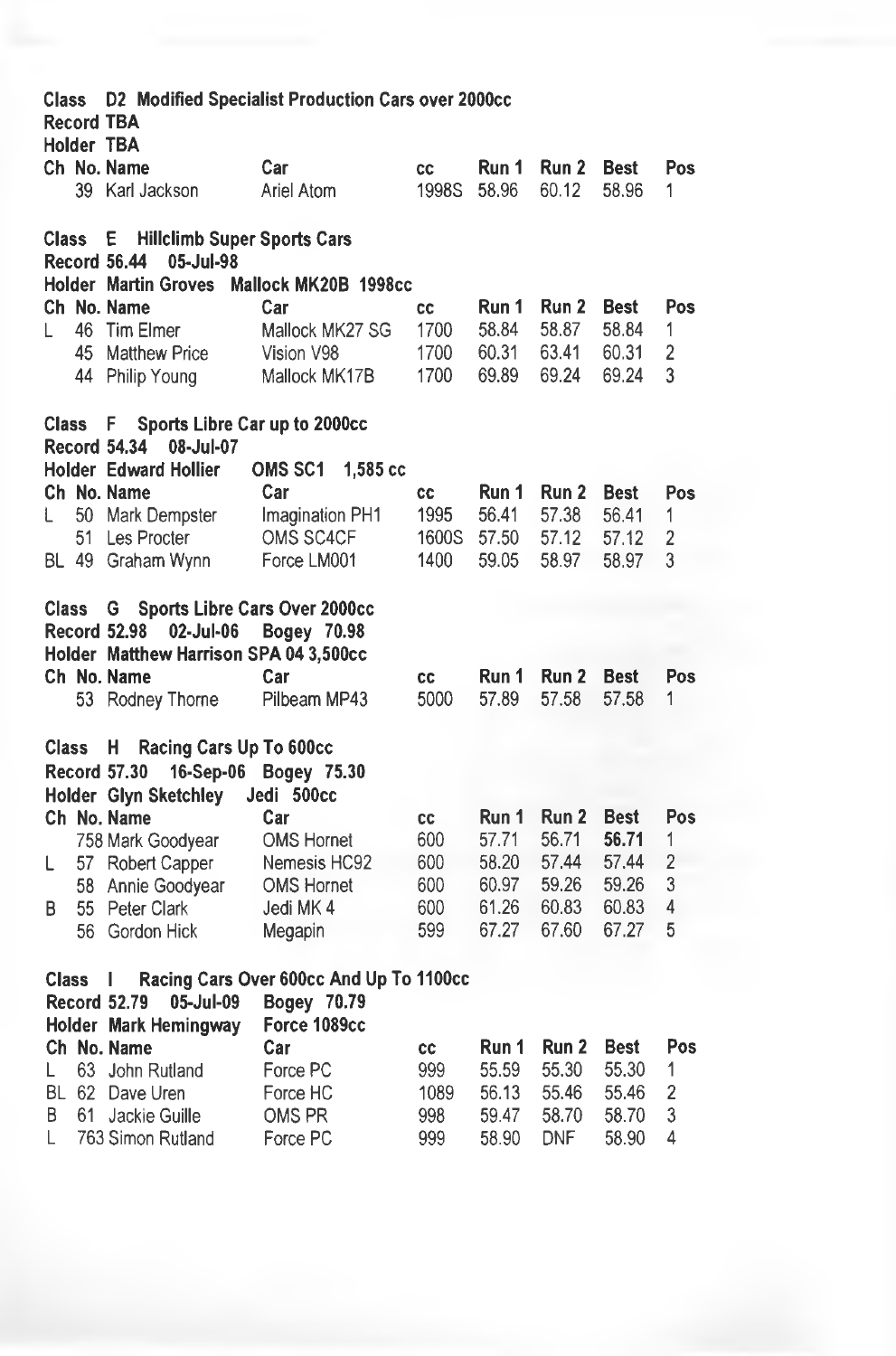|            | Class J        |                                  | Racing Cars Over 1100cc And Up To 1600cc                                                                                              |           |       |       |             |                |
|------------|----------------|----------------------------------|---------------------------------------------------------------------------------------------------------------------------------------|-----------|-------|-------|-------------|----------------|
|            | <b>Sponsor</b> | <b>Elite Systems</b>             |                                                                                                                                       |           |       |       |             |                |
|            |                | <b>Record 51.63</b><br>09-May-10 | Bogey 69.63                                                                                                                           |           |       |       |             |                |
|            |                | <b>Holder Richard Spedding</b>   | Force PC 1,600 cc                                                                                                                     |           |       |       |             |                |
|            |                | Ch No. Name                      | Car                                                                                                                                   | <b>CC</b> | Run 1 | Run 2 | <b>Best</b> | Po:            |
| BL 8       |                | William Hall                     | Force PC                                                                                                                              | 1595      | 52.15 | 51.44 | 51.44       | 1              |
| BL         | 81             | <b>Richard Spedding</b>          | Force PC                                                                                                                              | 1600      | 51.67 | 52.07 | 51.67       | $\overline{c}$ |
| B          |                | 73 Lee Adams                     | <b>GWR Raptor</b>                                                                                                                     | 1598      | 51.98 | 52.41 | 51.98       | 3              |
| BL.        |                | 10 Eynon Price                   | Force PC                                                                                                                              | 1585      | 52.23 | 59.35 | 52.23       | 4              |
| BL         | 80             | Steve Owen                       | <b>OMS 25</b>                                                                                                                         | 1598      | 53.66 | 54.07 | 53.66       | 5              |
|            | 78.            | David Newton                     | Force PC                                                                                                                              | 1600      | 54.00 | DNF   | 54.00       | 6              |
|            |                | 778 Peter Newton                 | Force PC                                                                                                                              | 1600      | 54.13 | 54.60 | 54.13       | 7              |
| B          |                | 75 Lee Griffiths                 | <b>OMS Hornet</b>                                                                                                                     | 1298      | 54.82 | 55.39 | 54.82       | 8              |
|            |                | 779 David Grey                   | OMS CF04                                                                                                                              | 1594      | 55.60 | 56.99 | 55.60       | 9              |
|            | 76             | Iain Davidson                    | OMS CF09                                                                                                                              | 1600      | 55.97 | 55.82 | 55.82       | 10             |
|            | 74             | Johnathen Varley                 | March 772P                                                                                                                            | 1600      | 55.93 | 55.83 | 55.83       | 11             |
|            | 79 -           | Clive Lightburn                  | OMS CF04                                                                                                                              | 1594      | 57.56 | 56.13 | 56.13       | 12             |
| L          | 69             | James Williams                   | Dallara TKD02-C                                                                                                                       | 1585      | 56.89 | 57.73 | 56.89       | 13             |
|            | 77             | Drew Dawson                      | DJ Firehawk                                                                                                                           | 1298      | 57.50 | 57.42 | 57.42       | 14             |
| BL.        |                | 780 Lynn Owen                    | <b>OMS 25</b>                                                                                                                         | 1598      | 58.56 | 58.76 | 58.56       | 15             |
|            |                | 72 Paul Gibson                   | <b>OMS 2000M</b>                                                                                                                      | 1200      | 59.42 | 59.28 | 59.28       | 16             |
|            |                | 769 Charles Williams             | Dallara TKD02-C                                                                                                                       | 1585      | 62.22 | 60.88 | 60.88       | 17             |
|            |                | 771 Stephen Elliott              | <b>OMS 2000M</b>                                                                                                                      | 1340      | 62.07 |       | 62.07       | 18             |
|            | 70.            | <b>Fyrth Crosse</b>              | Ensign LNF3                                                                                                                           | 1600      | 62.69 | 62.13 | 62.13       | 19             |
|            | 68             | lan Thomas                       | Swift SC93F                                                                                                                           | 1600      | 64.53 | 64.16 | 64.16       | 20             |
|            | 66             | Peter Whittle                    | Swift FB 91                                                                                                                           | 1600      | 64.24 | 66.36 | 64.24       | 21             |
|            | 67             | David Sturdy                     | Van Diemen                                                                                                                            | 1598      | 65.05 | F/R   | 65.05       | 22             |
|            | 71             | <b>Catherine Elliott</b>         | <b>OMS 2000M</b>                                                                                                                      | 1340      |       |       |             |                |
| <b>CL-</b> |                | $\mathbf{z}$                     | $D_{\text{max}}$ $D_{\text{max}}$ $D_{\text{max}}$ $A \wedge A \wedge A$ $A \wedge A$ $A \wedge A$ $B \wedge B$ $B \wedge A \wedge A$ |           |       |       |             |                |

#### **Class K Racing Cars Over 1600cc And Up To 2000cc Record 51.87 05-Jul-09 Bogey 69.87**

#### **Holder Paul Haimes Dallara F301 1,998 cc**

|   |                     | <u>Punun 1991 1999 99</u> |       |       |       |             |               |
|---|---------------------|---------------------------|-------|-------|-------|-------------|---------------|
|   | Ch No. Name         | Car                       | СC    | Run 1 | Run 2 | <b>Best</b> | <b>Pos</b>    |
|   | B 89 Paul Haimes    | Dallara F301              | 1998  | 51.74 | 51.82 | 51.74       | -1            |
|   | BL 87 Tony Hunt     | Force PC                  | 1300S | 54.58 | 54.63 | 54.58       | $\mathcal{P}$ |
|   | 83 Andrew Platt     | Dallara F397              | 1998  | 55.20 | 55.30 | 55.20       | -3            |
| R | 86 Geoff Guille     | OMS CF04                  | 1998  | 56.81 | 56.49 | 56.49       | 4             |
|   | 85 George Bleasdale | Pilbeam MP88              | 2000  | 57.20 | 56.93 | 56.93       | -5            |
|   | 84 Laurie Ritchie   | Argo JM9                  | 2000  |       |       |             |               |
|   |                     |                           |       |       |       |             |               |

## **To view entry lists for all events visit [www.harewoodhill.com](http://www.harewoodhill.com)**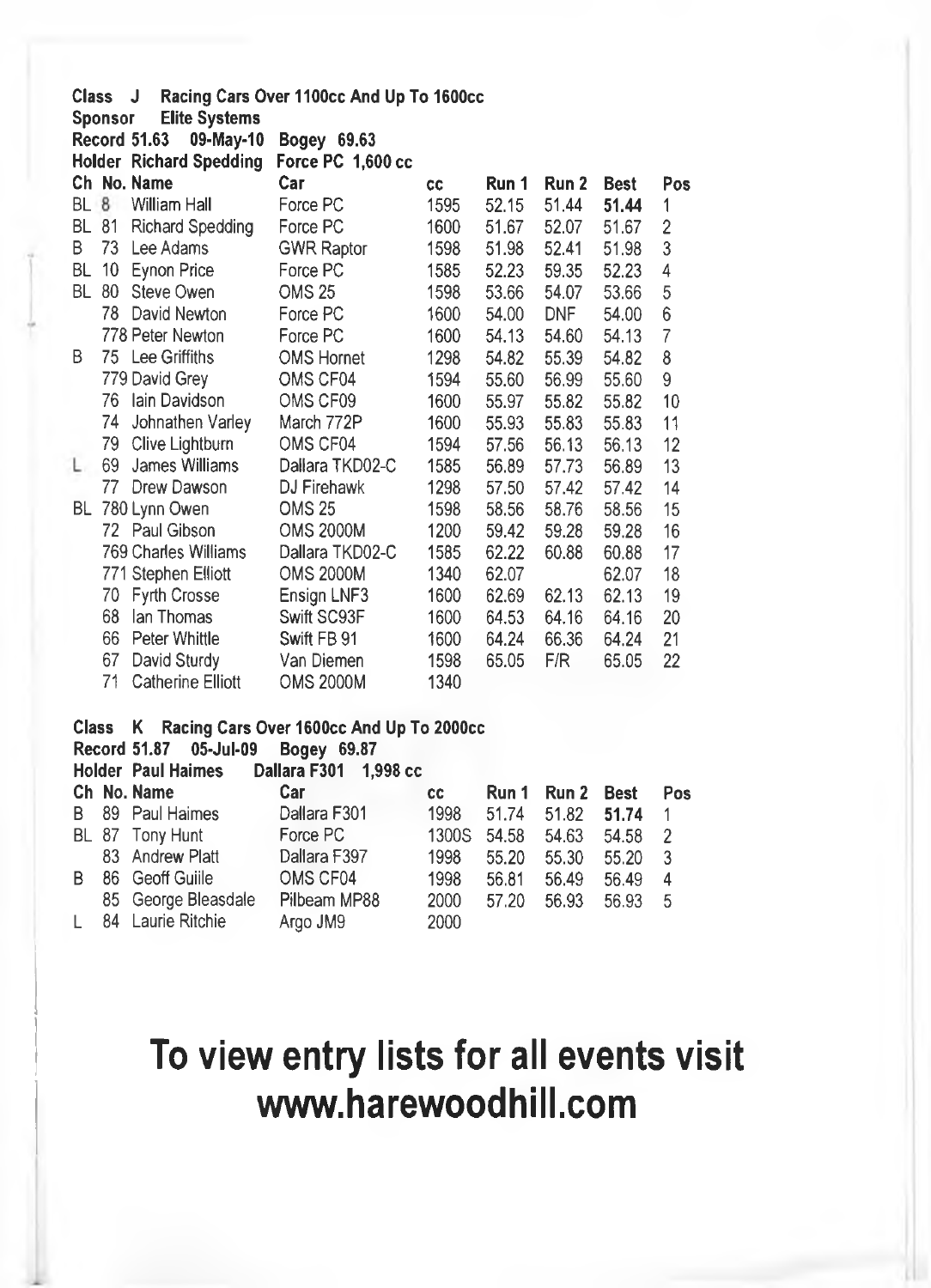| <b>Class</b> |                | Racing Cars Over 2000cc<br>L         |                                                 |               |       |       |             |                |
|--------------|----------------|--------------------------------------|-------------------------------------------------|---------------|-------|-------|-------------|----------------|
|              |                | <b>Record 49.73</b><br>05-Jul-09     | Bogey 67.73                                     |               |       |       |             |                |
|              |                | Holder Scott Moran                   | <b>Gould GR61X</b><br>$3,500$ cc                |               |       |       |             |                |
|              |                | Ch No. Name                          | Car                                             | CC            | Run 1 | Run 2 | <b>Best</b> | Pos            |
| В            | 2              | <b>Trevor Willis</b>                 | OMS CF06                                        | 3320          | 50.30 | 50.93 | 50.30       | 1              |
| B            | 4              | <b>Martin Groves</b>                 | Gould GR55                                      | 3500          | 50.47 | 50.46 | 50.46       | $\overline{c}$ |
| ВL           | 1              | Scott Moran                          | Gould GR61X                                     | 3500          | 50.56 | 50.57 | 50.56       | 3              |
| BL           |                | 97 Wallace Menzies                   | DJ Firestorm                                    | 2650          | 50.86 | 50.60 | 50.60       | 4              |
| <b>BL</b>    | 3              | Roger Moran                          | Gould GR61X                                     | 3500          | 50.75 | 51.39 | 50.75       | 5              |
| В            | 9              | Deryk Young                          | Gould GR51                                      | 4000          | 50.80 | 52.42 | 50.80       | 6              |
| В            | 6              | Paul Ranson                          | Gould GR55                                      | 3500          | 50.87 | 51.11 | 50.87       | 7              |
| B            | 5              | <b>Chris Merrick</b>                 | Gould GR55                                      | 4000          | 51.64 | 51,32 | 51.32       | 8              |
| B            | 95             | John Bradburn                        | Gould GR55                                      | 3500          | 51.71 | 51.44 | 51.44       | 9              |
| В            |                | 96 Oliver Tomlin                     | Pilbeam MP97                                    | 4000          | 51.71 | 52.77 | 51.71       | 10             |
| В            | $\overline{7}$ | Tom New                              | Gould GR55                                      | 4000          | 52.02 | 52.09 | 52,02       | 11             |
| B            |                | 94 Mark Coley                        | Gould GR55                                      | 2500          | 53.51 | 52.92 | 52.92       | 12             |
| B            |                | 98 Rob Turnbull                      | Gould GR55 HB                                   | 3500          | 53.72 | 53.16 | 53.16       | 13             |
| В            |                | 794 Andy Coley                       | Gould GR55                                      | 2500          | 53.95 | 53.89 | 53.89       | 14             |
| B            |                | 793 Andrew Forsyth                   | Pilbeam MP58                                    | 3500          | 54.42 | 54.21 | 54.21       | 15             |
| В            |                | 92 Bob Penrose                       | OMS CF07                                        | 3995          | 54.78 | 56.25 | 54.78       | 16             |
|              | 93.            | John Forsyth                         | Pilbeam MP58                                    | 3500          | 55.85 | 57.17 | 55.85       | 17             |
| B            |                | 796 Sandra Tomlin                    | Pilbeam MP97                                    | 4000          | 57.08 | 56.60 | 56.60       | 18             |
|              |                |                                      |                                                 |               |       |       |             |                |
| <b>Class</b> |                | 25 HSA Members (B Licence holders)   |                                                 |               |       |       |             |                |
|              |                | Ch No. Name                          | Car                                             | CC            | Run 1 | Run 2 | <b>Best</b> | Pos            |
|              |                | 104 Eric Morrey                      | Clan Crusader                                   | 875T          | 65.83 |       | 65.83       | 1              |
|              |                | 107 Chris Flavell                    | Peugeot 205 GTi                                 | 1905          | 68.16 | 68.72 | 68.16       | $\overline{c}$ |
|              |                | 105 Tony Thomas                      | Mazda MX5                                       | 1590          | 74.67 | 73.80 | 73.80       | 3              |
|              |                | 103 Martin Garner                    | Peugeot 106 XSi                                 | 1360          | 75.67 | 77.54 | 75.67       | 4              |
|              |                | 101 Bob Ridge-Steam                  | Mazda MX5                                       | 1600          | 78.94 | 79.53 | 78.94       | 5              |
|              |                | 106 Michael Tindale                  | Mazda MX5                                       | 1839          | 79.44 | 79.37 | 79.37       | 6              |
|              |                | 102 Phil Boyer                       | Mazda MX5                                       | 1600          |       |       |             |                |
|              |                |                                      |                                                 |               |       |       |             |                |
| Class        |                |                                      | 26 Yorkshire Centre Members (B Licence holders) |               |       |       |             |                |
|              |                | Ch No. Name                          | Car                                             | <b>CC</b>     | Run 1 | Run 2 | <b>Best</b> | Pos            |
|              |                | 118 Graham Smith                     | <b>OMS 2000M</b>                                | 1100          | 57.53 | 56.33 | 56.33       | 1              |
|              |                | 120 Richard Pope                     | OMS CF04                                        | 1300          | 57.09 | 57.70 | 57.09       | 2              |
|              |                |                                      |                                                 |               |       |       |             |                |
|              |                |                                      |                                                 | 1300          | 58.22 | 57.74 | 57.74       | 3              |
|              |                | 117 Sarah Cordingley                 | Radical Prosport                                |               |       |       |             | 4              |
|              |                | 113 Philip Beadnall                  | OMS 2000M                                       | 1300          | 59.01 | 59.46 | 59.01       |                |
|              |                | 916 David Ormerod Jnr                | Lotus Elise<br>Subaru 22B                       | 1800          | 89.55 | 65.34 | 65.34       | 5              |
|              |                | 732 Philip Cotton                    |                                                 | 2100T         | 66.75 | 67.15 | 66.75       | 6              |
|              |                | 116 David Ormerod Snr                | Lotus Elise                                     | 1800          | 67.99 | 67.29 | 67.29       | $\overline{7}$ |
|              |                | 112 Daniel Hollis                    | Honda Integra R                                 | 1797          | 70.51 | 70.72 | 70.51       | 8              |
|              |                | 108 Simon Smith                      | Ford Focus                                      | 1988          | 73.57 | 74.23 | 73.57       | 9              |
|              |                | 110 Darren Porter                    | <b>BMW Z3 Roadster</b>                          | 1895          | 75.22 | 75.06 | 75.06       | 10             |
|              |                | 114 Fraser Jemmeson                  | Alfa Romeo 155                                  | 3000          | 78.62 |       | 78.62       | 11             |
|              |                | 115 Paul Martin<br>119 Paul Houghton | Mitsubishi EVO 6<br>Honda Civic                 | 2300T<br>1998 |       |       |             |                |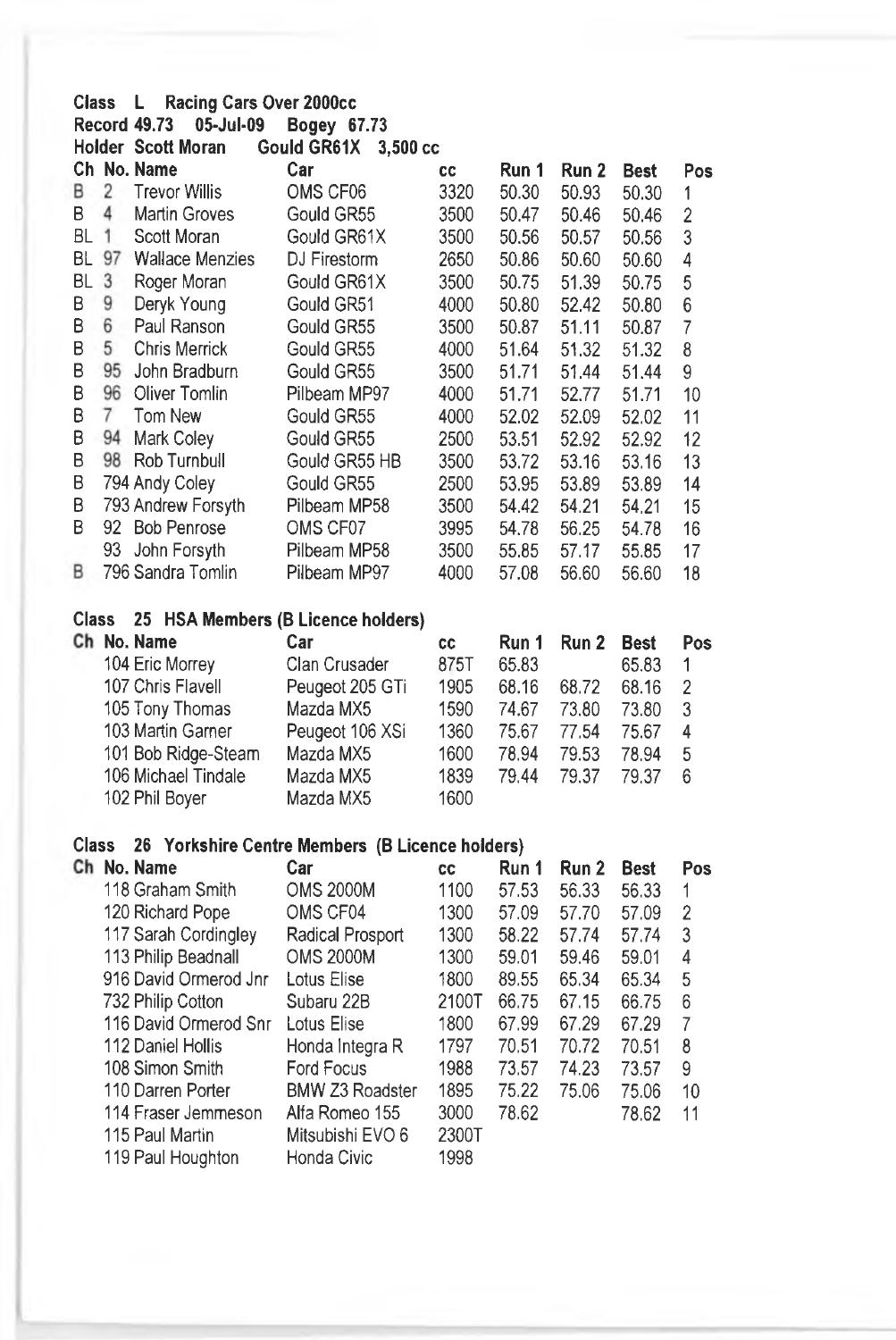#### **RESULTS FOR CLASS 26 USING HAREWOOD BOGEY TIMES**

|                                                                                                                                                                                                                  | <b>POINTS</b> | <b>POSITION</b>  |
|------------------------------------------------------------------------------------------------------------------------------------------------------------------------------------------------------------------|---------------|------------------|
| 65.34                                                                                                                                                                                                            | 17.98         |                  |
| 57.74                                                                                                                                                                                                            | 16.60         | 2                |
| 56.33                                                                                                                                                                                                            | 16.46         | 3                |
| 70.51                                                                                                                                                                                                            | 16.41         | 4                |
| 67.29                                                                                                                                                                                                            | 16.03         | 5                |
| 57.09                                                                                                                                                                                                            | 15.70         | 6                |
| 59.01                                                                                                                                                                                                            | 15.33         |                  |
| 73.57                                                                                                                                                                                                            | 13.35         | 8                |
| 66.75                                                                                                                                                                                                            | 12.57         | 9                |
| 75.06                                                                                                                                                                                                            | 11.86         | 10               |
| 78.62                                                                                                                                                                                                            | 0.70          | 11               |
| David Ormerod Jnr<br>Sarah Cordingley<br>Graham Smith<br>Daniel Hollis<br>David Ormerod Snr<br><b>Richard Pope</b><br>Philip Beadnall<br>Simon Smith<br><b>Philip Cotton</b><br>Darren Porter<br>Fraser Jemmeson |               | <b>BEST TIME</b> |





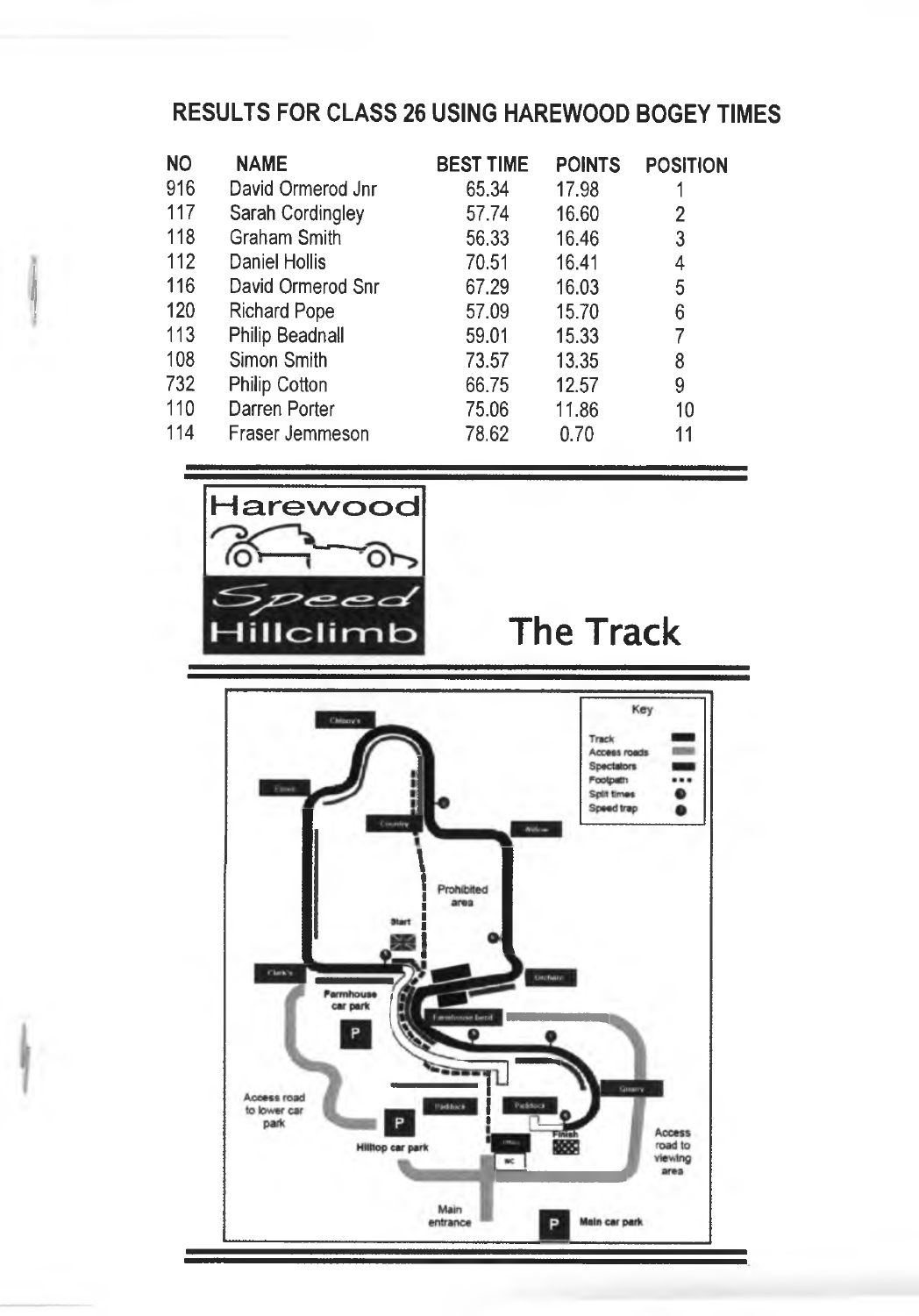## MSA British Hillclimb Championship July 4th 2010 Top 12 Run Off 1

|                | Round 15 |                         |              |       |               |                |
|----------------|----------|-------------------------|--------------|-------|---------------|----------------|
| No.            | Pos      | <b>Name</b>             | Car          |       | Run 1Top12 R1 | <b>Points</b>  |
| 4              |          | <b>Martin Groves</b>    | Gould GR55   | 50.47 | 49.13         | 11             |
| 1              | 2        | <b>Scott Moran</b>      | Gould GR61X  | 50.56 | 49.82         | 9              |
| $\overline{2}$ | 3        | <b>Trevor Willis</b>    | OMS CF06     | 50,30 | 50.31         | 8              |
| 9              | 4        | Deryk Young             | Gould GR51   | 50.80 | 50.35         | 7              |
| 3              | 5        | Roger Moran             | Gould GR61X  | 50.75 | 50.43         | 6              |
| 5              | 6        | <b>Chris Merrick</b>    | Gould GR55   | 51.64 | 50.59         | 5              |
| 81             | 7        | <b>Richard Spedding</b> | Force PC     | 51.67 | 50.91         | 4              |
| 6              | 8        | Paul Ranson             | Gould GR55   | 50.87 | 50.99         | 3              |
| 95             | 9        | John Bradburn           | Gould GR55   | 51.71 | 51.21         | $\overline{2}$ |
| 96             | 10       | <b>Oliver Tomlin</b>    | Pilbeam MP97 | 51.71 | 51.37         |                |
| 97             | 11       | <b>Wallace Menzies</b>  | DJ Firestorm | 50.86 | 51.87         | 0              |
| 89             | 12       | <b>Paul Haimes</b>      | Dallara F301 | 51.74 | 52.36         |                |
|                |          |                         |              |       |               |                |

## Top 12 Run Off 2

#### **Round 16**

| No.            | Pos | <b>Name</b>            | Car          |       | Run 1Top12 R1 | <b>Points</b> |
|----------------|-----|------------------------|--------------|-------|---------------|---------------|
| 4              |     | <b>Martin Groves</b>   | Gould GR55   | 50.46 | 49.80         | 10            |
| 1              | 2   | Scott Moran            | Gould GR61X  | 50.57 | 49.85         | 9             |
| 3              | 3   | Roger Moran            | Gould GR61X  | 51.39 | 50.12         | 8             |
| $\overline{2}$ | 4   | <b>Trevor Willis</b>   | OMS CF06     | 50.93 | 50.17         |               |
| 97             | 5   | <b>Wallace Menzies</b> | DJ Firestorm | 50.60 | 50.35         | 6             |
| 6              | 6   | Paul Ranson            | Gould GR55   | 51.11 | 50.77         | 5             |
| 5              | 7   | <b>Chris Merrick</b>   | Gould GR55   | 51.32 | 50.79         |               |
| 89             | 8   | Paul Haimes            | Dallara F301 | 51.82 | 51.18         | 3             |
| 81             | 9   | Richard Spedding       | Force PC     | 52.07 | 51.43         | 2             |
| 7              | 10  | Tom New                | Gould GR55   | 52.09 | 51.45         |               |
| 8              | 11  | <b>William Hall</b>    | Force PC     | 51.44 | 52.12         |               |
| 95             | 12  | John Bradburn          | Gould GR55   | 51.44 | 52.20         |               |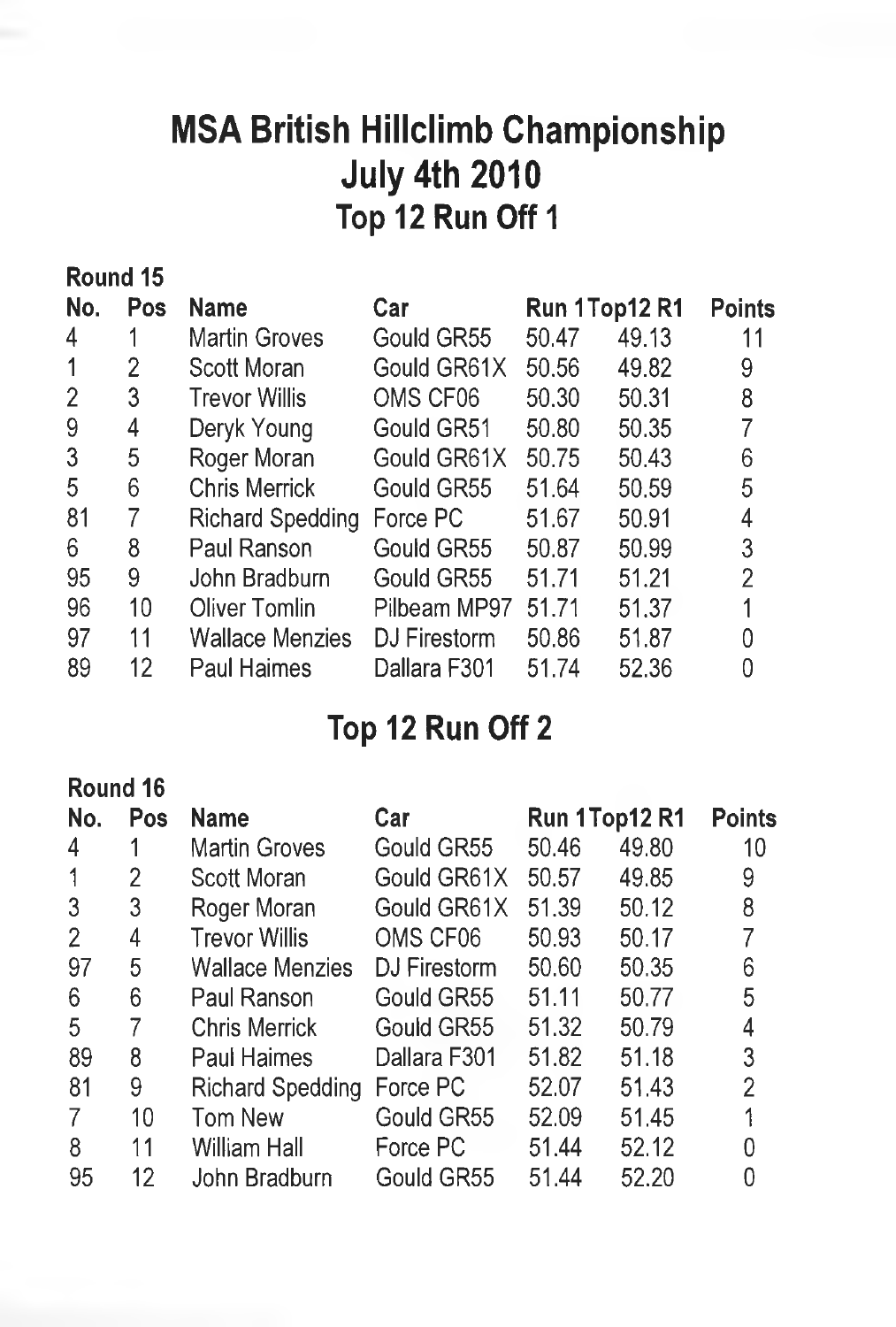| S3<br>S5<br>S6<br>Time<br>101 2.61 11.47<br>16.07<br>17.08<br>18.30<br>78.94<br>No. S1 S2<br>S4<br>13.41<br>2.04 7.05<br>11.03<br>10.50<br>11.99<br>7.95<br>50.56<br>103 2.85 10.80<br>15.60<br>16.00<br>18.24<br>12.18<br>75.67<br>1<br>104 2.24 9.06<br>11.22<br>50.30<br>13.88<br>14.17<br>15.92<br>65.83<br>1.95 7.07<br>10.61<br>11.84<br>7.61<br>10.56<br>2<br>11.15<br>10.68<br>11.84<br>7.86<br>50.75<br>105 2.74 10.22<br>15.21<br>15.68<br>12.71<br>74.67<br>2.15 7.07<br>18.11<br>3<br>11.10<br>10.52<br>7.88<br>50.47<br>106 2.89 11.16<br>16.17<br>16.48<br>18.91<br>13.83<br>79.44<br>1.99 7.01<br>11.97<br>4<br>51.64<br>107 2.74 9.63<br>14.08<br>14.40<br>11.06<br>68.16<br>1.94 7.10<br>11.46<br>10.92<br>12.30<br>7.92<br>16.25<br>5<br>12.25<br>7.65<br>50.87<br>108 2.78 10.42<br>15.02<br>12.02<br>73.57<br>2.11 6.92<br>11.07<br>10.87<br>15.67<br>17.66<br>6<br>11.24<br>11.15<br>12.43<br>8.22<br>52.02<br>110 29.07<br>12.59<br>75.22<br>2.00 6.98<br>17.73<br>. .<br>7<br>$\sim$<br>11.25<br>12.13<br>52.15<br>112 2.77 9.98<br>15.10<br>14.84<br>70.51<br>2.00 7.27<br>11.02<br>8.48<br>16.69<br>11.13<br>8<br>1.95 6.91<br>11.17<br>10.50<br>12.11<br>8.16<br>50.80<br>113 2.32 8.19<br>12.86<br>12.68<br>13.67<br>9.29<br>59.01<br>9<br>11.23<br>11.12<br>12.35<br>8.33<br>52.23<br>114 2.78 10.89<br>15.59<br>16.42<br>14.27<br>78.62<br>1.92 7.28<br>18.67<br>10<br>17.30<br>116 2.41 9.59<br>14.58<br>14.23<br>67.99<br>2.72 10.59<br>15.17<br>15.76<br>12.26<br>73.80<br>16.18<br>11.00<br>16<br>117 2.17 8.23<br>12.49<br>12.20<br>58.22<br>2.24 8.66<br>13.16<br>12.76<br>14.49<br>9.74<br>61.05<br>13.78<br>9.35<br>19<br>12.05<br>57.53<br>2.22 9.65<br>14.43<br>14.27<br>15.99<br>10.80<br>67.36<br>118 2.09 8.18<br>12.44<br>13.60<br>9.17<br>22<br>120 2.22 8.17<br>11.61<br>12.05<br>9.24<br>57.09<br>2.56 8.95<br>13.84<br>13.41<br>15.23<br>10.32<br>64.31<br>13.80<br>23<br>719 2.46 8.47<br>12.91<br>12.64<br>9.67<br>60.43<br>2.43 9.06<br>13.72<br>13.07<br>14.94<br>10.63<br>63.85<br>14.28<br>24<br>66.69<br>2.37 9.46<br>13.84<br>13.83<br>15.38<br>10.82<br>65.70<br>726 2.15 9.43<br>14.07<br>14.32<br>15.98<br>10.74<br>26<br>1.91 9.26<br>13.85<br>15.53<br>732 2.32 9.75<br>14.36<br>14.15<br>66.75<br>30<br>13.48<br>10.84<br>64.87<br>15.39<br>10.78<br>14.09<br>735 2.21 9.08<br>12.99<br>12.84<br>60.88<br>1.92 8.73<br>13.59<br>19.43<br>10.58<br>68.34<br>14.16<br>9.60<br>31<br>2.23 8.84<br>758 2.18 8.31<br>12.45<br>12.12<br>57.71<br>32<br>13.49<br>13.42<br>14.74<br>9.88<br>62.60<br>13.22<br>9.43<br>2.32 9.36<br>12.94<br>14.10<br>14.82<br>10.12<br>763 2.12 8.17<br>12.49<br>12.57<br>9.70<br>58.90<br>35<br>63.66<br>13.85<br>2.24 8.96<br>12.69<br>12.59<br>14.16<br>9.69<br>60.33<br>769 2.24 8.71<br>13.38<br>13.65<br>14.53<br>9.71<br>62.22<br>36<br>2.02 8.54<br>12.51<br>12.51<br>13.90<br>58.96<br>771 2.16 8.80<br>13.39<br>13.06<br>14.83<br>9.83<br>62.07<br>39<br>9.48<br>54.13<br>2.20 9.52<br>14.22<br>14.58<br>18.25<br>69.89<br>778 1.92 7.48<br>11.88<br>11.50<br>12.91<br>8.44<br>11.12<br>44<br>2.30 8.61<br>12.87<br>12.71<br>14.11<br>9.71<br>60.31<br>779 2.07 8.06<br>11.85<br>11.60<br>13.28<br>8.74<br>55.60<br>45<br>2.27 8.45<br>12.86<br>12.13<br>13.61<br>9.52<br>58.84<br>780 2.13 8.05<br>12.40<br>12.35<br>14.05<br>9.58<br>58.56<br>46<br>12.54<br>14.30<br>59.05<br>793 2.03 7.84<br>12.01<br>8.32<br>54.42<br>49<br>2.16 8.27<br>12.90<br>8.88<br>11.31<br>12.91<br>12.08<br>11.65<br>14.02<br>8.77<br>56.41<br>794 2.10 7.51<br>12.12<br>11.03<br>12.94<br>8.25<br>53.95<br>50<br>2.19 7.70<br>8.53<br>2.37 8.00<br>12.21<br>12.23<br>13.56<br>9.13<br>57.50<br>796 2.08 7.89<br>12.68<br>12.28<br>13.62<br>57.08<br>51<br>57.89<br>2.06 8.09<br>12.76<br>12.25<br>13.50<br>9.23<br>916 2.43 9.31<br>14.07<br>13.49<br>36.81<br>13.44<br>89.55<br>53<br>12.74<br>12.94<br>61.26<br>2.34 8.87<br>14.55<br>9.82<br>55<br>Run <sub>2</sub><br>14.15<br>14.28<br>67.27<br>2.31 9.50<br>15.55<br>11.48<br>56<br>No. S1 S2<br>S3<br>S4<br>S5<br>S6<br>Time<br>58.20<br>57<br>2.03 8.23<br>12.10<br>12.31<br>13.96<br>9.57<br>1<br>2.04 6.90<br>11.18<br>10.54<br>12.08<br>7.83<br>50.57<br>2.18 8.67<br>13.02<br>12.95<br>14.49<br>9.66<br>60.97<br>58<br>2<br>2.017.00<br>50.93<br>11.13<br>11.12<br>12.04<br>7.63<br>2.14 8.31<br>12.51<br>13.02<br>14.08<br>9.41<br>59.47<br>61<br>3<br>2.16 6.98<br>11.14<br>11.11<br>7.98<br>12.02<br>51.39<br>2.08 7.91<br>11.90<br>62<br>11.87<br>13.51<br>8.86<br>56.13<br>4<br>2.01 6.87<br>10.94<br>10.67<br>11.95<br>8.02<br>50.46<br>12.06<br>12.03<br>13.14<br>55.59<br>63<br>2.10 7.73<br>8.53<br>5<br>1.99 7.10<br>11.20<br>10.88<br>12.20<br>7.95<br>51.32<br>64.24<br>66<br>2.47 9.14<br>13.40<br>13.50<br>15.15<br>10.58<br>6<br>2.14 7.00<br>11.19<br>10.89<br>12.15<br>7.74<br>51.11<br>15.41<br>65.05<br>67<br>2.37 9.30<br>13.66<br>13.78<br>10.53<br>7<br>2.17 7.06<br>11.38<br>11.06<br>12.42<br>8.00<br>52.09<br>2.37 9.20<br>15.39<br>10.60<br>64.53<br>68<br>13.55<br>13.42<br>8<br>8.27<br>2.03 7.24<br>10.89<br>10.79<br>12.22<br>51.44<br>13.34<br>69<br>2.19 7.81<br>12.57<br>11.81<br>9.17<br>56.89<br>9<br>2.03 6.89<br>11.38<br>11.09<br>12.80<br>8.23<br>52.42<br>70<br>2.17 8.97<br>12.81<br>13.24<br>14.84<br>10.66<br>62.69<br>10<br>1.88 7.19<br>17.69<br>12.70<br>8.44<br>59.35<br>11.45<br>72<br>2.21 8.48<br>13.71<br>9.38<br>59.42<br>12.88<br>12.76<br>16<br>2.83 10.23<br>72.28<br>14.80<br>15.39<br>17.11<br>11.92<br>51.98<br>73<br>2.11 7.38<br>11.02<br>11.10<br>12.15<br>8.22<br>19<br>2.36 8.76<br>12.84<br>80.24<br>13.00<br>31.52<br>11.76<br>74<br>2.08 8.00<br>12.22<br>11.48<br>13.33<br>8.82<br>55.93<br>22<br>2.26 9.64<br>13.99<br>13.93<br>15.64<br>10.78<br>66.24<br>75<br>2.34 7.69<br>11.59<br>11.61<br>13.02<br>8.57<br>54.82<br>23<br>2.58 9.07<br>13.72<br>13.53<br>15.56<br>10.55<br>65.01<br>13.38<br>55.97<br>76<br>2.30 7.60<br>12.10<br>11.76<br>8.83<br>24<br>2.49 9.26<br>14.10<br>13.48<br>65.05<br>15.31<br>10.41<br>77<br>2.34 8.28<br>12.17<br>12.20<br>13.38<br>9.13<br>57.50<br>26<br>2.30 9.36<br>13.78<br>13.78<br>15.54<br>10.85<br>65.61<br>78<br>1.95 7.44<br>11.68<br>11.42<br>12.85<br>8.66<br>54.00<br>30<br>1.91 9.13<br>14.02<br>13.72<br>15.59<br>10.84<br>65.21<br>79<br>2.10 8.08<br>13.65<br>9.59<br>12.08<br>12.06<br>57.56<br>31<br>1.89 8.79<br>14.05<br>14.07<br>15.81<br>10.35<br>64.96<br>80<br>2.03 7.59<br>11.65<br>11.19<br>12.60<br>8.60<br>53.66<br>32<br>2.13 8.69<br>13.29<br>13.41<br>14.66<br>9.87<br>62.05<br>1.91 7.07<br>11.18<br>11.07<br>12.29<br>8.15<br>51.67<br>81<br>2.34 9.32<br>13.29<br>14.56<br>63.61<br>35<br>14.00<br>10.10<br>2.41 7.69<br>83<br>12.12<br>11.42<br>13.01<br>8.55<br>55.20<br>2.18 8.74<br>36<br>12.56<br>12.56<br>14.09<br>9.79<br>59.92<br>2.11 7.83<br>85<br>12.49<br>11.85<br>13.82<br>9.10<br>57.20<br>12.77<br>39<br>2.16 8.55<br>12.73<br>9.51<br>14.40<br>60.12<br>2.04 7.77<br>12.01<br>11.97<br>13.54<br>86<br>9.48<br>56.81<br>2.28 10.00<br>14.48<br>69.24<br>44<br>14.85<br>16.44<br>11.19<br>1.98 7.62<br>12.22<br>12.73<br>87<br>11.56<br>8.47<br>54.58<br>4.20 9.27<br>12.96<br>12.74<br>9.78<br>45<br>14.46<br>63.41<br>89<br>2.15 7.37<br>11.05<br>10.66<br>12.25<br>8.26<br>51.74<br>2.23 8.38<br>46<br>12.59<br>12.43<br>13.84<br>9.40<br>58.87<br>92<br>2.07 7.81<br>11.97<br>11.54<br>13.12<br>8.27<br>54.78<br>49<br>2.14 8.19<br>12.33<br>12.63<br>14.27<br>9.41<br>58.97<br>93<br>2.017.96<br>12.12<br>11.90<br>13.41<br>8.45<br>55.85<br>12.25<br>50<br>2.28 7.86<br>12.24<br>13.91<br>8.84<br>57.38<br>94<br>2.34 7.62<br>12.58<br>11.76<br>10.99<br>8.22<br>53.51<br>2.317.91<br>12.15<br>12.41<br>51<br>13.37<br>8.97<br>57.12<br>95<br>2.07 7.06<br>11.28<br>10.88<br>12.08<br>8.34<br>51.71<br>12.70<br>53<br>2.09 8.11<br>12.29<br>13.30<br>9.09<br>57.58<br>1.87 7.15<br>96<br>11.41<br>11.08<br>12.39<br>7.81<br>51.71<br>2.27 8.79<br>55<br>12.62<br>12.86<br>14.57<br>60.83<br>9.72<br>1.95 7.06<br>97<br>11.18<br>10.70<br>11.98<br>7.99<br>50.86<br>13.80<br>56<br>2.35 9.75<br>14.48<br>16.16<br>11.06<br>67.60<br>98<br>2.137.27<br>11.66<br>11.25<br>12.81<br>8.60<br>53.72<br>57<br>2.05 8.14<br>12.02<br>12.22<br>13.53<br>9.48<br>57.44 | <b>INUIT 1</b> |  |  | NO. 31 32 | აა | 54 | ວວ | 50 | <b>Time</b> |
|------------------------------------------------------------------------------------------------------------------------------------------------------------------------------------------------------------------------------------------------------------------------------------------------------------------------------------------------------------------------------------------------------------------------------------------------------------------------------------------------------------------------------------------------------------------------------------------------------------------------------------------------------------------------------------------------------------------------------------------------------------------------------------------------------------------------------------------------------------------------------------------------------------------------------------------------------------------------------------------------------------------------------------------------------------------------------------------------------------------------------------------------------------------------------------------------------------------------------------------------------------------------------------------------------------------------------------------------------------------------------------------------------------------------------------------------------------------------------------------------------------------------------------------------------------------------------------------------------------------------------------------------------------------------------------------------------------------------------------------------------------------------------------------------------------------------------------------------------------------------------------------------------------------------------------------------------------------------------------------------------------------------------------------------------------------------------------------------------------------------------------------------------------------------------------------------------------------------------------------------------------------------------------------------------------------------------------------------------------------------------------------------------------------------------------------------------------------------------------------------------------------------------------------------------------------------------------------------------------------------------------------------------------------------------------------------------------------------------------------------------------------------------------------------------------------------------------------------------------------------------------------------------------------------------------------------------------------------------------------------------------------------------------------------------------------------------------------------------------------------------------------------------------------------------------------------------------------------------------------------------------------------------------------------------------------------------------------------------------------------------------------------------------------------------------------------------------------------------------------------------------------------------------------------------------------------------------------------------------------------------------------------------------------------------------------------------------------------------------------------------------------------------------------------------------------------------------------------------------------------------------------------------------------------------------------------------------------------------------------------------------------------------------------------------------------------------------------------------------------------------------------------------------------------------------------------------------------------------------------------------------------------------------------------------------------------------------------------------------------------------------------------------------------------------------------------------------------------------------------------------------------------------------------------------------------------------------------------------------------------------------------------------------------------------------------------------------------------------------------------------------------------------------------------------------------------------------------------------------------------------------------------------------------------------------------------------------------------------------------------------------------------------------------------------------------------------------------------------------------------------------------------------------------------------------------------------------------------------------------------------------------------------------------------------------------------------------------------------------------------------------------------------------------------------------------------------------------------------------------------------------------------------------------------------------------------------------------------------------------------------------------------------------------------------------------------------------------------------------------------------------------------------------------------------------------------------------------------------------------------------------------------------------------------------------------------------------------------------------------------------------------------------------------------------------------------------------------------------------------------------------------------------------------------------------------------------------------------------------------------------------------------------------------------------------------------------------------------------------------------------------------------------------------------------------------------------------------------------------------------------------------------------------------------------------------------------------------------------------------------------------------------------------------------------------------------------------------------------------------------------------------------------------------------------------------------------------------------------------------------------------------------------------------------------------------------------------------------------------------------------------------------------------------------------------------------------------------------------------------------------------------------------------------------------------------------------------------------------------------------------------------------------------------------------------------------------------------------------------------------------------------------------------------------------------------------------------------------------------------------------------------------------------------------------------------------------------------------------------------------------------------------------------------------------------------------------------------------------------------------------------------------------------------------------------------------------------------------------------------------------------------------------------------------------------------------------------------------------------------------------------------------------------------------------------------------------------------------------------------------------------------------------------------------------------------------------------------------------------------------------------------------|----------------|--|--|-----------|----|----|----|----|-------------|
|                                                                                                                                                                                                                                                                                                                                                                                                                                                                                                                                                                                                                                                                                                                                                                                                                                                                                                                                                                                                                                                                                                                                                                                                                                                                                                                                                                                                                                                                                                                                                                                                                                                                                                                                                                                                                                                                                                                                                                                                                                                                                                                                                                                                                                                                                                                                                                                                                                                                                                                                                                                                                                                                                                                                                                                                                                                                                                                                                                                                                                                                                                                                                                                                                                                                                                                                                                                                                                                                                                                                                                                                                                                                                                                                                                                                                                                                                                                                                                                                                                                                                                                                                                                                                                                                                                                                                                                                                                                                                                                                                                                                                                                                                                                                                                                                                                                                                                                                                                                                                                                                                                                                                                                                                                                                                                                                                                                                                                                                                                                                                                                                                                                                                                                                                                                                                                                                                                                                                                                                                                                                                                                                                                                                                                                                                                                                                                                                                                                                                                                                                                                                                                                                                                                                                                                                                                                                                                                                                                                                                                                                                                                                                                                                                                                                                                                                                                                                                                                                                                                                                                                                                                                                                                                                                                                                                                                                                                                                                                                                                                                                                                                                                                                                                                                                        |                |  |  |           |    |    |    |    |             |
|                                                                                                                                                                                                                                                                                                                                                                                                                                                                                                                                                                                                                                                                                                                                                                                                                                                                                                                                                                                                                                                                                                                                                                                                                                                                                                                                                                                                                                                                                                                                                                                                                                                                                                                                                                                                                                                                                                                                                                                                                                                                                                                                                                                                                                                                                                                                                                                                                                                                                                                                                                                                                                                                                                                                                                                                                                                                                                                                                                                                                                                                                                                                                                                                                                                                                                                                                                                                                                                                                                                                                                                                                                                                                                                                                                                                                                                                                                                                                                                                                                                                                                                                                                                                                                                                                                                                                                                                                                                                                                                                                                                                                                                                                                                                                                                                                                                                                                                                                                                                                                                                                                                                                                                                                                                                                                                                                                                                                                                                                                                                                                                                                                                                                                                                                                                                                                                                                                                                                                                                                                                                                                                                                                                                                                                                                                                                                                                                                                                                                                                                                                                                                                                                                                                                                                                                                                                                                                                                                                                                                                                                                                                                                                                                                                                                                                                                                                                                                                                                                                                                                                                                                                                                                                                                                                                                                                                                                                                                                                                                                                                                                                                                                                                                                                                                        |                |  |  |           |    |    |    |    |             |
|                                                                                                                                                                                                                                                                                                                                                                                                                                                                                                                                                                                                                                                                                                                                                                                                                                                                                                                                                                                                                                                                                                                                                                                                                                                                                                                                                                                                                                                                                                                                                                                                                                                                                                                                                                                                                                                                                                                                                                                                                                                                                                                                                                                                                                                                                                                                                                                                                                                                                                                                                                                                                                                                                                                                                                                                                                                                                                                                                                                                                                                                                                                                                                                                                                                                                                                                                                                                                                                                                                                                                                                                                                                                                                                                                                                                                                                                                                                                                                                                                                                                                                                                                                                                                                                                                                                                                                                                                                                                                                                                                                                                                                                                                                                                                                                                                                                                                                                                                                                                                                                                                                                                                                                                                                                                                                                                                                                                                                                                                                                                                                                                                                                                                                                                                                                                                                                                                                                                                                                                                                                                                                                                                                                                                                                                                                                                                                                                                                                                                                                                                                                                                                                                                                                                                                                                                                                                                                                                                                                                                                                                                                                                                                                                                                                                                                                                                                                                                                                                                                                                                                                                                                                                                                                                                                                                                                                                                                                                                                                                                                                                                                                                                                                                                                                                        |                |  |  |           |    |    |    |    |             |
|                                                                                                                                                                                                                                                                                                                                                                                                                                                                                                                                                                                                                                                                                                                                                                                                                                                                                                                                                                                                                                                                                                                                                                                                                                                                                                                                                                                                                                                                                                                                                                                                                                                                                                                                                                                                                                                                                                                                                                                                                                                                                                                                                                                                                                                                                                                                                                                                                                                                                                                                                                                                                                                                                                                                                                                                                                                                                                                                                                                                                                                                                                                                                                                                                                                                                                                                                                                                                                                                                                                                                                                                                                                                                                                                                                                                                                                                                                                                                                                                                                                                                                                                                                                                                                                                                                                                                                                                                                                                                                                                                                                                                                                                                                                                                                                                                                                                                                                                                                                                                                                                                                                                                                                                                                                                                                                                                                                                                                                                                                                                                                                                                                                                                                                                                                                                                                                                                                                                                                                                                                                                                                                                                                                                                                                                                                                                                                                                                                                                                                                                                                                                                                                                                                                                                                                                                                                                                                                                                                                                                                                                                                                                                                                                                                                                                                                                                                                                                                                                                                                                                                                                                                                                                                                                                                                                                                                                                                                                                                                                                                                                                                                                                                                                                                                                        |                |  |  |           |    |    |    |    |             |
|                                                                                                                                                                                                                                                                                                                                                                                                                                                                                                                                                                                                                                                                                                                                                                                                                                                                                                                                                                                                                                                                                                                                                                                                                                                                                                                                                                                                                                                                                                                                                                                                                                                                                                                                                                                                                                                                                                                                                                                                                                                                                                                                                                                                                                                                                                                                                                                                                                                                                                                                                                                                                                                                                                                                                                                                                                                                                                                                                                                                                                                                                                                                                                                                                                                                                                                                                                                                                                                                                                                                                                                                                                                                                                                                                                                                                                                                                                                                                                                                                                                                                                                                                                                                                                                                                                                                                                                                                                                                                                                                                                                                                                                                                                                                                                                                                                                                                                                                                                                                                                                                                                                                                                                                                                                                                                                                                                                                                                                                                                                                                                                                                                                                                                                                                                                                                                                                                                                                                                                                                                                                                                                                                                                                                                                                                                                                                                                                                                                                                                                                                                                                                                                                                                                                                                                                                                                                                                                                                                                                                                                                                                                                                                                                                                                                                                                                                                                                                                                                                                                                                                                                                                                                                                                                                                                                                                                                                                                                                                                                                                                                                                                                                                                                                                                                        |                |  |  |           |    |    |    |    |             |
|                                                                                                                                                                                                                                                                                                                                                                                                                                                                                                                                                                                                                                                                                                                                                                                                                                                                                                                                                                                                                                                                                                                                                                                                                                                                                                                                                                                                                                                                                                                                                                                                                                                                                                                                                                                                                                                                                                                                                                                                                                                                                                                                                                                                                                                                                                                                                                                                                                                                                                                                                                                                                                                                                                                                                                                                                                                                                                                                                                                                                                                                                                                                                                                                                                                                                                                                                                                                                                                                                                                                                                                                                                                                                                                                                                                                                                                                                                                                                                                                                                                                                                                                                                                                                                                                                                                                                                                                                                                                                                                                                                                                                                                                                                                                                                                                                                                                                                                                                                                                                                                                                                                                                                                                                                                                                                                                                                                                                                                                                                                                                                                                                                                                                                                                                                                                                                                                                                                                                                                                                                                                                                                                                                                                                                                                                                                                                                                                                                                                                                                                                                                                                                                                                                                                                                                                                                                                                                                                                                                                                                                                                                                                                                                                                                                                                                                                                                                                                                                                                                                                                                                                                                                                                                                                                                                                                                                                                                                                                                                                                                                                                                                                                                                                                                                                        |                |  |  |           |    |    |    |    |             |
|                                                                                                                                                                                                                                                                                                                                                                                                                                                                                                                                                                                                                                                                                                                                                                                                                                                                                                                                                                                                                                                                                                                                                                                                                                                                                                                                                                                                                                                                                                                                                                                                                                                                                                                                                                                                                                                                                                                                                                                                                                                                                                                                                                                                                                                                                                                                                                                                                                                                                                                                                                                                                                                                                                                                                                                                                                                                                                                                                                                                                                                                                                                                                                                                                                                                                                                                                                                                                                                                                                                                                                                                                                                                                                                                                                                                                                                                                                                                                                                                                                                                                                                                                                                                                                                                                                                                                                                                                                                                                                                                                                                                                                                                                                                                                                                                                                                                                                                                                                                                                                                                                                                                                                                                                                                                                                                                                                                                                                                                                                                                                                                                                                                                                                                                                                                                                                                                                                                                                                                                                                                                                                                                                                                                                                                                                                                                                                                                                                                                                                                                                                                                                                                                                                                                                                                                                                                                                                                                                                                                                                                                                                                                                                                                                                                                                                                                                                                                                                                                                                                                                                                                                                                                                                                                                                                                                                                                                                                                                                                                                                                                                                                                                                                                                                                                        |                |  |  |           |    |    |    |    |             |
|                                                                                                                                                                                                                                                                                                                                                                                                                                                                                                                                                                                                                                                                                                                                                                                                                                                                                                                                                                                                                                                                                                                                                                                                                                                                                                                                                                                                                                                                                                                                                                                                                                                                                                                                                                                                                                                                                                                                                                                                                                                                                                                                                                                                                                                                                                                                                                                                                                                                                                                                                                                                                                                                                                                                                                                                                                                                                                                                                                                                                                                                                                                                                                                                                                                                                                                                                                                                                                                                                                                                                                                                                                                                                                                                                                                                                                                                                                                                                                                                                                                                                                                                                                                                                                                                                                                                                                                                                                                                                                                                                                                                                                                                                                                                                                                                                                                                                                                                                                                                                                                                                                                                                                                                                                                                                                                                                                                                                                                                                                                                                                                                                                                                                                                                                                                                                                                                                                                                                                                                                                                                                                                                                                                                                                                                                                                                                                                                                                                                                                                                                                                                                                                                                                                                                                                                                                                                                                                                                                                                                                                                                                                                                                                                                                                                                                                                                                                                                                                                                                                                                                                                                                                                                                                                                                                                                                                                                                                                                                                                                                                                                                                                                                                                                                                                        |                |  |  |           |    |    |    |    |             |
|                                                                                                                                                                                                                                                                                                                                                                                                                                                                                                                                                                                                                                                                                                                                                                                                                                                                                                                                                                                                                                                                                                                                                                                                                                                                                                                                                                                                                                                                                                                                                                                                                                                                                                                                                                                                                                                                                                                                                                                                                                                                                                                                                                                                                                                                                                                                                                                                                                                                                                                                                                                                                                                                                                                                                                                                                                                                                                                                                                                                                                                                                                                                                                                                                                                                                                                                                                                                                                                                                                                                                                                                                                                                                                                                                                                                                                                                                                                                                                                                                                                                                                                                                                                                                                                                                                                                                                                                                                                                                                                                                                                                                                                                                                                                                                                                                                                                                                                                                                                                                                                                                                                                                                                                                                                                                                                                                                                                                                                                                                                                                                                                                                                                                                                                                                                                                                                                                                                                                                                                                                                                                                                                                                                                                                                                                                                                                                                                                                                                                                                                                                                                                                                                                                                                                                                                                                                                                                                                                                                                                                                                                                                                                                                                                                                                                                                                                                                                                                                                                                                                                                                                                                                                                                                                                                                                                                                                                                                                                                                                                                                                                                                                                                                                                                                                        |                |  |  |           |    |    |    |    |             |
|                                                                                                                                                                                                                                                                                                                                                                                                                                                                                                                                                                                                                                                                                                                                                                                                                                                                                                                                                                                                                                                                                                                                                                                                                                                                                                                                                                                                                                                                                                                                                                                                                                                                                                                                                                                                                                                                                                                                                                                                                                                                                                                                                                                                                                                                                                                                                                                                                                                                                                                                                                                                                                                                                                                                                                                                                                                                                                                                                                                                                                                                                                                                                                                                                                                                                                                                                                                                                                                                                                                                                                                                                                                                                                                                                                                                                                                                                                                                                                                                                                                                                                                                                                                                                                                                                                                                                                                                                                                                                                                                                                                                                                                                                                                                                                                                                                                                                                                                                                                                                                                                                                                                                                                                                                                                                                                                                                                                                                                                                                                                                                                                                                                                                                                                                                                                                                                                                                                                                                                                                                                                                                                                                                                                                                                                                                                                                                                                                                                                                                                                                                                                                                                                                                                                                                                                                                                                                                                                                                                                                                                                                                                                                                                                                                                                                                                                                                                                                                                                                                                                                                                                                                                                                                                                                                                                                                                                                                                                                                                                                                                                                                                                                                                                                                                                        |                |  |  |           |    |    |    |    |             |
|                                                                                                                                                                                                                                                                                                                                                                                                                                                                                                                                                                                                                                                                                                                                                                                                                                                                                                                                                                                                                                                                                                                                                                                                                                                                                                                                                                                                                                                                                                                                                                                                                                                                                                                                                                                                                                                                                                                                                                                                                                                                                                                                                                                                                                                                                                                                                                                                                                                                                                                                                                                                                                                                                                                                                                                                                                                                                                                                                                                                                                                                                                                                                                                                                                                                                                                                                                                                                                                                                                                                                                                                                                                                                                                                                                                                                                                                                                                                                                                                                                                                                                                                                                                                                                                                                                                                                                                                                                                                                                                                                                                                                                                                                                                                                                                                                                                                                                                                                                                                                                                                                                                                                                                                                                                                                                                                                                                                                                                                                                                                                                                                                                                                                                                                                                                                                                                                                                                                                                                                                                                                                                                                                                                                                                                                                                                                                                                                                                                                                                                                                                                                                                                                                                                                                                                                                                                                                                                                                                                                                                                                                                                                                                                                                                                                                                                                                                                                                                                                                                                                                                                                                                                                                                                                                                                                                                                                                                                                                                                                                                                                                                                                                                                                                                                                        |                |  |  |           |    |    |    |    |             |
|                                                                                                                                                                                                                                                                                                                                                                                                                                                                                                                                                                                                                                                                                                                                                                                                                                                                                                                                                                                                                                                                                                                                                                                                                                                                                                                                                                                                                                                                                                                                                                                                                                                                                                                                                                                                                                                                                                                                                                                                                                                                                                                                                                                                                                                                                                                                                                                                                                                                                                                                                                                                                                                                                                                                                                                                                                                                                                                                                                                                                                                                                                                                                                                                                                                                                                                                                                                                                                                                                                                                                                                                                                                                                                                                                                                                                                                                                                                                                                                                                                                                                                                                                                                                                                                                                                                                                                                                                                                                                                                                                                                                                                                                                                                                                                                                                                                                                                                                                                                                                                                                                                                                                                                                                                                                                                                                                                                                                                                                                                                                                                                                                                                                                                                                                                                                                                                                                                                                                                                                                                                                                                                                                                                                                                                                                                                                                                                                                                                                                                                                                                                                                                                                                                                                                                                                                                                                                                                                                                                                                                                                                                                                                                                                                                                                                                                                                                                                                                                                                                                                                                                                                                                                                                                                                                                                                                                                                                                                                                                                                                                                                                                                                                                                                                                                        |                |  |  |           |    |    |    |    |             |
|                                                                                                                                                                                                                                                                                                                                                                                                                                                                                                                                                                                                                                                                                                                                                                                                                                                                                                                                                                                                                                                                                                                                                                                                                                                                                                                                                                                                                                                                                                                                                                                                                                                                                                                                                                                                                                                                                                                                                                                                                                                                                                                                                                                                                                                                                                                                                                                                                                                                                                                                                                                                                                                                                                                                                                                                                                                                                                                                                                                                                                                                                                                                                                                                                                                                                                                                                                                                                                                                                                                                                                                                                                                                                                                                                                                                                                                                                                                                                                                                                                                                                                                                                                                                                                                                                                                                                                                                                                                                                                                                                                                                                                                                                                                                                                                                                                                                                                                                                                                                                                                                                                                                                                                                                                                                                                                                                                                                                                                                                                                                                                                                                                                                                                                                                                                                                                                                                                                                                                                                                                                                                                                                                                                                                                                                                                                                                                                                                                                                                                                                                                                                                                                                                                                                                                                                                                                                                                                                                                                                                                                                                                                                                                                                                                                                                                                                                                                                                                                                                                                                                                                                                                                                                                                                                                                                                                                                                                                                                                                                                                                                                                                                                                                                                                                                        |                |  |  |           |    |    |    |    |             |
|                                                                                                                                                                                                                                                                                                                                                                                                                                                                                                                                                                                                                                                                                                                                                                                                                                                                                                                                                                                                                                                                                                                                                                                                                                                                                                                                                                                                                                                                                                                                                                                                                                                                                                                                                                                                                                                                                                                                                                                                                                                                                                                                                                                                                                                                                                                                                                                                                                                                                                                                                                                                                                                                                                                                                                                                                                                                                                                                                                                                                                                                                                                                                                                                                                                                                                                                                                                                                                                                                                                                                                                                                                                                                                                                                                                                                                                                                                                                                                                                                                                                                                                                                                                                                                                                                                                                                                                                                                                                                                                                                                                                                                                                                                                                                                                                                                                                                                                                                                                                                                                                                                                                                                                                                                                                                                                                                                                                                                                                                                                                                                                                                                                                                                                                                                                                                                                                                                                                                                                                                                                                                                                                                                                                                                                                                                                                                                                                                                                                                                                                                                                                                                                                                                                                                                                                                                                                                                                                                                                                                                                                                                                                                                                                                                                                                                                                                                                                                                                                                                                                                                                                                                                                                                                                                                                                                                                                                                                                                                                                                                                                                                                                                                                                                                                                        |                |  |  |           |    |    |    |    |             |
|                                                                                                                                                                                                                                                                                                                                                                                                                                                                                                                                                                                                                                                                                                                                                                                                                                                                                                                                                                                                                                                                                                                                                                                                                                                                                                                                                                                                                                                                                                                                                                                                                                                                                                                                                                                                                                                                                                                                                                                                                                                                                                                                                                                                                                                                                                                                                                                                                                                                                                                                                                                                                                                                                                                                                                                                                                                                                                                                                                                                                                                                                                                                                                                                                                                                                                                                                                                                                                                                                                                                                                                                                                                                                                                                                                                                                                                                                                                                                                                                                                                                                                                                                                                                                                                                                                                                                                                                                                                                                                                                                                                                                                                                                                                                                                                                                                                                                                                                                                                                                                                                                                                                                                                                                                                                                                                                                                                                                                                                                                                                                                                                                                                                                                                                                                                                                                                                                                                                                                                                                                                                                                                                                                                                                                                                                                                                                                                                                                                                                                                                                                                                                                                                                                                                                                                                                                                                                                                                                                                                                                                                                                                                                                                                                                                                                                                                                                                                                                                                                                                                                                                                                                                                                                                                                                                                                                                                                                                                                                                                                                                                                                                                                                                                                                                                        |                |  |  |           |    |    |    |    |             |
|                                                                                                                                                                                                                                                                                                                                                                                                                                                                                                                                                                                                                                                                                                                                                                                                                                                                                                                                                                                                                                                                                                                                                                                                                                                                                                                                                                                                                                                                                                                                                                                                                                                                                                                                                                                                                                                                                                                                                                                                                                                                                                                                                                                                                                                                                                                                                                                                                                                                                                                                                                                                                                                                                                                                                                                                                                                                                                                                                                                                                                                                                                                                                                                                                                                                                                                                                                                                                                                                                                                                                                                                                                                                                                                                                                                                                                                                                                                                                                                                                                                                                                                                                                                                                                                                                                                                                                                                                                                                                                                                                                                                                                                                                                                                                                                                                                                                                                                                                                                                                                                                                                                                                                                                                                                                                                                                                                                                                                                                                                                                                                                                                                                                                                                                                                                                                                                                                                                                                                                                                                                                                                                                                                                                                                                                                                                                                                                                                                                                                                                                                                                                                                                                                                                                                                                                                                                                                                                                                                                                                                                                                                                                                                                                                                                                                                                                                                                                                                                                                                                                                                                                                                                                                                                                                                                                                                                                                                                                                                                                                                                                                                                                                                                                                                                                        |                |  |  |           |    |    |    |    |             |
|                                                                                                                                                                                                                                                                                                                                                                                                                                                                                                                                                                                                                                                                                                                                                                                                                                                                                                                                                                                                                                                                                                                                                                                                                                                                                                                                                                                                                                                                                                                                                                                                                                                                                                                                                                                                                                                                                                                                                                                                                                                                                                                                                                                                                                                                                                                                                                                                                                                                                                                                                                                                                                                                                                                                                                                                                                                                                                                                                                                                                                                                                                                                                                                                                                                                                                                                                                                                                                                                                                                                                                                                                                                                                                                                                                                                                                                                                                                                                                                                                                                                                                                                                                                                                                                                                                                                                                                                                                                                                                                                                                                                                                                                                                                                                                                                                                                                                                                                                                                                                                                                                                                                                                                                                                                                                                                                                                                                                                                                                                                                                                                                                                                                                                                                                                                                                                                                                                                                                                                                                                                                                                                                                                                                                                                                                                                                                                                                                                                                                                                                                                                                                                                                                                                                                                                                                                                                                                                                                                                                                                                                                                                                                                                                                                                                                                                                                                                                                                                                                                                                                                                                                                                                                                                                                                                                                                                                                                                                                                                                                                                                                                                                                                                                                                                                        |                |  |  |           |    |    |    |    |             |
|                                                                                                                                                                                                                                                                                                                                                                                                                                                                                                                                                                                                                                                                                                                                                                                                                                                                                                                                                                                                                                                                                                                                                                                                                                                                                                                                                                                                                                                                                                                                                                                                                                                                                                                                                                                                                                                                                                                                                                                                                                                                                                                                                                                                                                                                                                                                                                                                                                                                                                                                                                                                                                                                                                                                                                                                                                                                                                                                                                                                                                                                                                                                                                                                                                                                                                                                                                                                                                                                                                                                                                                                                                                                                                                                                                                                                                                                                                                                                                                                                                                                                                                                                                                                                                                                                                                                                                                                                                                                                                                                                                                                                                                                                                                                                                                                                                                                                                                                                                                                                                                                                                                                                                                                                                                                                                                                                                                                                                                                                                                                                                                                                                                                                                                                                                                                                                                                                                                                                                                                                                                                                                                                                                                                                                                                                                                                                                                                                                                                                                                                                                                                                                                                                                                                                                                                                                                                                                                                                                                                                                                                                                                                                                                                                                                                                                                                                                                                                                                                                                                                                                                                                                                                                                                                                                                                                                                                                                                                                                                                                                                                                                                                                                                                                                                                        |                |  |  |           |    |    |    |    |             |
|                                                                                                                                                                                                                                                                                                                                                                                                                                                                                                                                                                                                                                                                                                                                                                                                                                                                                                                                                                                                                                                                                                                                                                                                                                                                                                                                                                                                                                                                                                                                                                                                                                                                                                                                                                                                                                                                                                                                                                                                                                                                                                                                                                                                                                                                                                                                                                                                                                                                                                                                                                                                                                                                                                                                                                                                                                                                                                                                                                                                                                                                                                                                                                                                                                                                                                                                                                                                                                                                                                                                                                                                                                                                                                                                                                                                                                                                                                                                                                                                                                                                                                                                                                                                                                                                                                                                                                                                                                                                                                                                                                                                                                                                                                                                                                                                                                                                                                                                                                                                                                                                                                                                                                                                                                                                                                                                                                                                                                                                                                                                                                                                                                                                                                                                                                                                                                                                                                                                                                                                                                                                                                                                                                                                                                                                                                                                                                                                                                                                                                                                                                                                                                                                                                                                                                                                                                                                                                                                                                                                                                                                                                                                                                                                                                                                                                                                                                                                                                                                                                                                                                                                                                                                                                                                                                                                                                                                                                                                                                                                                                                                                                                                                                                                                                                                        |                |  |  |           |    |    |    |    |             |
|                                                                                                                                                                                                                                                                                                                                                                                                                                                                                                                                                                                                                                                                                                                                                                                                                                                                                                                                                                                                                                                                                                                                                                                                                                                                                                                                                                                                                                                                                                                                                                                                                                                                                                                                                                                                                                                                                                                                                                                                                                                                                                                                                                                                                                                                                                                                                                                                                                                                                                                                                                                                                                                                                                                                                                                                                                                                                                                                                                                                                                                                                                                                                                                                                                                                                                                                                                                                                                                                                                                                                                                                                                                                                                                                                                                                                                                                                                                                                                                                                                                                                                                                                                                                                                                                                                                                                                                                                                                                                                                                                                                                                                                                                                                                                                                                                                                                                                                                                                                                                                                                                                                                                                                                                                                                                                                                                                                                                                                                                                                                                                                                                                                                                                                                                                                                                                                                                                                                                                                                                                                                                                                                                                                                                                                                                                                                                                                                                                                                                                                                                                                                                                                                                                                                                                                                                                                                                                                                                                                                                                                                                                                                                                                                                                                                                                                                                                                                                                                                                                                                                                                                                                                                                                                                                                                                                                                                                                                                                                                                                                                                                                                                                                                                                                                                        |                |  |  |           |    |    |    |    |             |
|                                                                                                                                                                                                                                                                                                                                                                                                                                                                                                                                                                                                                                                                                                                                                                                                                                                                                                                                                                                                                                                                                                                                                                                                                                                                                                                                                                                                                                                                                                                                                                                                                                                                                                                                                                                                                                                                                                                                                                                                                                                                                                                                                                                                                                                                                                                                                                                                                                                                                                                                                                                                                                                                                                                                                                                                                                                                                                                                                                                                                                                                                                                                                                                                                                                                                                                                                                                                                                                                                                                                                                                                                                                                                                                                                                                                                                                                                                                                                                                                                                                                                                                                                                                                                                                                                                                                                                                                                                                                                                                                                                                                                                                                                                                                                                                                                                                                                                                                                                                                                                                                                                                                                                                                                                                                                                                                                                                                                                                                                                                                                                                                                                                                                                                                                                                                                                                                                                                                                                                                                                                                                                                                                                                                                                                                                                                                                                                                                                                                                                                                                                                                                                                                                                                                                                                                                                                                                                                                                                                                                                                                                                                                                                                                                                                                                                                                                                                                                                                                                                                                                                                                                                                                                                                                                                                                                                                                                                                                                                                                                                                                                                                                                                                                                                                                        |                |  |  |           |    |    |    |    |             |
|                                                                                                                                                                                                                                                                                                                                                                                                                                                                                                                                                                                                                                                                                                                                                                                                                                                                                                                                                                                                                                                                                                                                                                                                                                                                                                                                                                                                                                                                                                                                                                                                                                                                                                                                                                                                                                                                                                                                                                                                                                                                                                                                                                                                                                                                                                                                                                                                                                                                                                                                                                                                                                                                                                                                                                                                                                                                                                                                                                                                                                                                                                                                                                                                                                                                                                                                                                                                                                                                                                                                                                                                                                                                                                                                                                                                                                                                                                                                                                                                                                                                                                                                                                                                                                                                                                                                                                                                                                                                                                                                                                                                                                                                                                                                                                                                                                                                                                                                                                                                                                                                                                                                                                                                                                                                                                                                                                                                                                                                                                                                                                                                                                                                                                                                                                                                                                                                                                                                                                                                                                                                                                                                                                                                                                                                                                                                                                                                                                                                                                                                                                                                                                                                                                                                                                                                                                                                                                                                                                                                                                                                                                                                                                                                                                                                                                                                                                                                                                                                                                                                                                                                                                                                                                                                                                                                                                                                                                                                                                                                                                                                                                                                                                                                                                                                        |                |  |  |           |    |    |    |    |             |
|                                                                                                                                                                                                                                                                                                                                                                                                                                                                                                                                                                                                                                                                                                                                                                                                                                                                                                                                                                                                                                                                                                                                                                                                                                                                                                                                                                                                                                                                                                                                                                                                                                                                                                                                                                                                                                                                                                                                                                                                                                                                                                                                                                                                                                                                                                                                                                                                                                                                                                                                                                                                                                                                                                                                                                                                                                                                                                                                                                                                                                                                                                                                                                                                                                                                                                                                                                                                                                                                                                                                                                                                                                                                                                                                                                                                                                                                                                                                                                                                                                                                                                                                                                                                                                                                                                                                                                                                                                                                                                                                                                                                                                                                                                                                                                                                                                                                                                                                                                                                                                                                                                                                                                                                                                                                                                                                                                                                                                                                                                                                                                                                                                                                                                                                                                                                                                                                                                                                                                                                                                                                                                                                                                                                                                                                                                                                                                                                                                                                                                                                                                                                                                                                                                                                                                                                                                                                                                                                                                                                                                                                                                                                                                                                                                                                                                                                                                                                                                                                                                                                                                                                                                                                                                                                                                                                                                                                                                                                                                                                                                                                                                                                                                                                                                                                        |                |  |  |           |    |    |    |    |             |
|                                                                                                                                                                                                                                                                                                                                                                                                                                                                                                                                                                                                                                                                                                                                                                                                                                                                                                                                                                                                                                                                                                                                                                                                                                                                                                                                                                                                                                                                                                                                                                                                                                                                                                                                                                                                                                                                                                                                                                                                                                                                                                                                                                                                                                                                                                                                                                                                                                                                                                                                                                                                                                                                                                                                                                                                                                                                                                                                                                                                                                                                                                                                                                                                                                                                                                                                                                                                                                                                                                                                                                                                                                                                                                                                                                                                                                                                                                                                                                                                                                                                                                                                                                                                                                                                                                                                                                                                                                                                                                                                                                                                                                                                                                                                                                                                                                                                                                                                                                                                                                                                                                                                                                                                                                                                                                                                                                                                                                                                                                                                                                                                                                                                                                                                                                                                                                                                                                                                                                                                                                                                                                                                                                                                                                                                                                                                                                                                                                                                                                                                                                                                                                                                                                                                                                                                                                                                                                                                                                                                                                                                                                                                                                                                                                                                                                                                                                                                                                                                                                                                                                                                                                                                                                                                                                                                                                                                                                                                                                                                                                                                                                                                                                                                                                                                        |                |  |  |           |    |    |    |    |             |
|                                                                                                                                                                                                                                                                                                                                                                                                                                                                                                                                                                                                                                                                                                                                                                                                                                                                                                                                                                                                                                                                                                                                                                                                                                                                                                                                                                                                                                                                                                                                                                                                                                                                                                                                                                                                                                                                                                                                                                                                                                                                                                                                                                                                                                                                                                                                                                                                                                                                                                                                                                                                                                                                                                                                                                                                                                                                                                                                                                                                                                                                                                                                                                                                                                                                                                                                                                                                                                                                                                                                                                                                                                                                                                                                                                                                                                                                                                                                                                                                                                                                                                                                                                                                                                                                                                                                                                                                                                                                                                                                                                                                                                                                                                                                                                                                                                                                                                                                                                                                                                                                                                                                                                                                                                                                                                                                                                                                                                                                                                                                                                                                                                                                                                                                                                                                                                                                                                                                                                                                                                                                                                                                                                                                                                                                                                                                                                                                                                                                                                                                                                                                                                                                                                                                                                                                                                                                                                                                                                                                                                                                                                                                                                                                                                                                                                                                                                                                                                                                                                                                                                                                                                                                                                                                                                                                                                                                                                                                                                                                                                                                                                                                                                                                                                                                        |                |  |  |           |    |    |    |    |             |
|                                                                                                                                                                                                                                                                                                                                                                                                                                                                                                                                                                                                                                                                                                                                                                                                                                                                                                                                                                                                                                                                                                                                                                                                                                                                                                                                                                                                                                                                                                                                                                                                                                                                                                                                                                                                                                                                                                                                                                                                                                                                                                                                                                                                                                                                                                                                                                                                                                                                                                                                                                                                                                                                                                                                                                                                                                                                                                                                                                                                                                                                                                                                                                                                                                                                                                                                                                                                                                                                                                                                                                                                                                                                                                                                                                                                                                                                                                                                                                                                                                                                                                                                                                                                                                                                                                                                                                                                                                                                                                                                                                                                                                                                                                                                                                                                                                                                                                                                                                                                                                                                                                                                                                                                                                                                                                                                                                                                                                                                                                                                                                                                                                                                                                                                                                                                                                                                                                                                                                                                                                                                                                                                                                                                                                                                                                                                                                                                                                                                                                                                                                                                                                                                                                                                                                                                                                                                                                                                                                                                                                                                                                                                                                                                                                                                                                                                                                                                                                                                                                                                                                                                                                                                                                                                                                                                                                                                                                                                                                                                                                                                                                                                                                                                                                                                        |                |  |  |           |    |    |    |    |             |
|                                                                                                                                                                                                                                                                                                                                                                                                                                                                                                                                                                                                                                                                                                                                                                                                                                                                                                                                                                                                                                                                                                                                                                                                                                                                                                                                                                                                                                                                                                                                                                                                                                                                                                                                                                                                                                                                                                                                                                                                                                                                                                                                                                                                                                                                                                                                                                                                                                                                                                                                                                                                                                                                                                                                                                                                                                                                                                                                                                                                                                                                                                                                                                                                                                                                                                                                                                                                                                                                                                                                                                                                                                                                                                                                                                                                                                                                                                                                                                                                                                                                                                                                                                                                                                                                                                                                                                                                                                                                                                                                                                                                                                                                                                                                                                                                                                                                                                                                                                                                                                                                                                                                                                                                                                                                                                                                                                                                                                                                                                                                                                                                                                                                                                                                                                                                                                                                                                                                                                                                                                                                                                                                                                                                                                                                                                                                                                                                                                                                                                                                                                                                                                                                                                                                                                                                                                                                                                                                                                                                                                                                                                                                                                                                                                                                                                                                                                                                                                                                                                                                                                                                                                                                                                                                                                                                                                                                                                                                                                                                                                                                                                                                                                                                                                                                        |                |  |  |           |    |    |    |    |             |
|                                                                                                                                                                                                                                                                                                                                                                                                                                                                                                                                                                                                                                                                                                                                                                                                                                                                                                                                                                                                                                                                                                                                                                                                                                                                                                                                                                                                                                                                                                                                                                                                                                                                                                                                                                                                                                                                                                                                                                                                                                                                                                                                                                                                                                                                                                                                                                                                                                                                                                                                                                                                                                                                                                                                                                                                                                                                                                                                                                                                                                                                                                                                                                                                                                                                                                                                                                                                                                                                                                                                                                                                                                                                                                                                                                                                                                                                                                                                                                                                                                                                                                                                                                                                                                                                                                                                                                                                                                                                                                                                                                                                                                                                                                                                                                                                                                                                                                                                                                                                                                                                                                                                                                                                                                                                                                                                                                                                                                                                                                                                                                                                                                                                                                                                                                                                                                                                                                                                                                                                                                                                                                                                                                                                                                                                                                                                                                                                                                                                                                                                                                                                                                                                                                                                                                                                                                                                                                                                                                                                                                                                                                                                                                                                                                                                                                                                                                                                                                                                                                                                                                                                                                                                                                                                                                                                                                                                                                                                                                                                                                                                                                                                                                                                                                                                        |                |  |  |           |    |    |    |    |             |
|                                                                                                                                                                                                                                                                                                                                                                                                                                                                                                                                                                                                                                                                                                                                                                                                                                                                                                                                                                                                                                                                                                                                                                                                                                                                                                                                                                                                                                                                                                                                                                                                                                                                                                                                                                                                                                                                                                                                                                                                                                                                                                                                                                                                                                                                                                                                                                                                                                                                                                                                                                                                                                                                                                                                                                                                                                                                                                                                                                                                                                                                                                                                                                                                                                                                                                                                                                                                                                                                                                                                                                                                                                                                                                                                                                                                                                                                                                                                                                                                                                                                                                                                                                                                                                                                                                                                                                                                                                                                                                                                                                                                                                                                                                                                                                                                                                                                                                                                                                                                                                                                                                                                                                                                                                                                                                                                                                                                                                                                                                                                                                                                                                                                                                                                                                                                                                                                                                                                                                                                                                                                                                                                                                                                                                                                                                                                                                                                                                                                                                                                                                                                                                                                                                                                                                                                                                                                                                                                                                                                                                                                                                                                                                                                                                                                                                                                                                                                                                                                                                                                                                                                                                                                                                                                                                                                                                                                                                                                                                                                                                                                                                                                                                                                                                                                        |                |  |  |           |    |    |    |    |             |
|                                                                                                                                                                                                                                                                                                                                                                                                                                                                                                                                                                                                                                                                                                                                                                                                                                                                                                                                                                                                                                                                                                                                                                                                                                                                                                                                                                                                                                                                                                                                                                                                                                                                                                                                                                                                                                                                                                                                                                                                                                                                                                                                                                                                                                                                                                                                                                                                                                                                                                                                                                                                                                                                                                                                                                                                                                                                                                                                                                                                                                                                                                                                                                                                                                                                                                                                                                                                                                                                                                                                                                                                                                                                                                                                                                                                                                                                                                                                                                                                                                                                                                                                                                                                                                                                                                                                                                                                                                                                                                                                                                                                                                                                                                                                                                                                                                                                                                                                                                                                                                                                                                                                                                                                                                                                                                                                                                                                                                                                                                                                                                                                                                                                                                                                                                                                                                                                                                                                                                                                                                                                                                                                                                                                                                                                                                                                                                                                                                                                                                                                                                                                                                                                                                                                                                                                                                                                                                                                                                                                                                                                                                                                                                                                                                                                                                                                                                                                                                                                                                                                                                                                                                                                                                                                                                                                                                                                                                                                                                                                                                                                                                                                                                                                                                                                        |                |  |  |           |    |    |    |    |             |
|                                                                                                                                                                                                                                                                                                                                                                                                                                                                                                                                                                                                                                                                                                                                                                                                                                                                                                                                                                                                                                                                                                                                                                                                                                                                                                                                                                                                                                                                                                                                                                                                                                                                                                                                                                                                                                                                                                                                                                                                                                                                                                                                                                                                                                                                                                                                                                                                                                                                                                                                                                                                                                                                                                                                                                                                                                                                                                                                                                                                                                                                                                                                                                                                                                                                                                                                                                                                                                                                                                                                                                                                                                                                                                                                                                                                                                                                                                                                                                                                                                                                                                                                                                                                                                                                                                                                                                                                                                                                                                                                                                                                                                                                                                                                                                                                                                                                                                                                                                                                                                                                                                                                                                                                                                                                                                                                                                                                                                                                                                                                                                                                                                                                                                                                                                                                                                                                                                                                                                                                                                                                                                                                                                                                                                                                                                                                                                                                                                                                                                                                                                                                                                                                                                                                                                                                                                                                                                                                                                                                                                                                                                                                                                                                                                                                                                                                                                                                                                                                                                                                                                                                                                                                                                                                                                                                                                                                                                                                                                                                                                                                                                                                                                                                                                                                        |                |  |  |           |    |    |    |    |             |
|                                                                                                                                                                                                                                                                                                                                                                                                                                                                                                                                                                                                                                                                                                                                                                                                                                                                                                                                                                                                                                                                                                                                                                                                                                                                                                                                                                                                                                                                                                                                                                                                                                                                                                                                                                                                                                                                                                                                                                                                                                                                                                                                                                                                                                                                                                                                                                                                                                                                                                                                                                                                                                                                                                                                                                                                                                                                                                                                                                                                                                                                                                                                                                                                                                                                                                                                                                                                                                                                                                                                                                                                                                                                                                                                                                                                                                                                                                                                                                                                                                                                                                                                                                                                                                                                                                                                                                                                                                                                                                                                                                                                                                                                                                                                                                                                                                                                                                                                                                                                                                                                                                                                                                                                                                                                                                                                                                                                                                                                                                                                                                                                                                                                                                                                                                                                                                                                                                                                                                                                                                                                                                                                                                                                                                                                                                                                                                                                                                                                                                                                                                                                                                                                                                                                                                                                                                                                                                                                                                                                                                                                                                                                                                                                                                                                                                                                                                                                                                                                                                                                                                                                                                                                                                                                                                                                                                                                                                                                                                                                                                                                                                                                                                                                                                                                        |                |  |  |           |    |    |    |    |             |
|                                                                                                                                                                                                                                                                                                                                                                                                                                                                                                                                                                                                                                                                                                                                                                                                                                                                                                                                                                                                                                                                                                                                                                                                                                                                                                                                                                                                                                                                                                                                                                                                                                                                                                                                                                                                                                                                                                                                                                                                                                                                                                                                                                                                                                                                                                                                                                                                                                                                                                                                                                                                                                                                                                                                                                                                                                                                                                                                                                                                                                                                                                                                                                                                                                                                                                                                                                                                                                                                                                                                                                                                                                                                                                                                                                                                                                                                                                                                                                                                                                                                                                                                                                                                                                                                                                                                                                                                                                                                                                                                                                                                                                                                                                                                                                                                                                                                                                                                                                                                                                                                                                                                                                                                                                                                                                                                                                                                                                                                                                                                                                                                                                                                                                                                                                                                                                                                                                                                                                                                                                                                                                                                                                                                                                                                                                                                                                                                                                                                                                                                                                                                                                                                                                                                                                                                                                                                                                                                                                                                                                                                                                                                                                                                                                                                                                                                                                                                                                                                                                                                                                                                                                                                                                                                                                                                                                                                                                                                                                                                                                                                                                                                                                                                                                                                        |                |  |  |           |    |    |    |    |             |
|                                                                                                                                                                                                                                                                                                                                                                                                                                                                                                                                                                                                                                                                                                                                                                                                                                                                                                                                                                                                                                                                                                                                                                                                                                                                                                                                                                                                                                                                                                                                                                                                                                                                                                                                                                                                                                                                                                                                                                                                                                                                                                                                                                                                                                                                                                                                                                                                                                                                                                                                                                                                                                                                                                                                                                                                                                                                                                                                                                                                                                                                                                                                                                                                                                                                                                                                                                                                                                                                                                                                                                                                                                                                                                                                                                                                                                                                                                                                                                                                                                                                                                                                                                                                                                                                                                                                                                                                                                                                                                                                                                                                                                                                                                                                                                                                                                                                                                                                                                                                                                                                                                                                                                                                                                                                                                                                                                                                                                                                                                                                                                                                                                                                                                                                                                                                                                                                                                                                                                                                                                                                                                                                                                                                                                                                                                                                                                                                                                                                                                                                                                                                                                                                                                                                                                                                                                                                                                                                                                                                                                                                                                                                                                                                                                                                                                                                                                                                                                                                                                                                                                                                                                                                                                                                                                                                                                                                                                                                                                                                                                                                                                                                                                                                                                                                        |                |  |  |           |    |    |    |    |             |
|                                                                                                                                                                                                                                                                                                                                                                                                                                                                                                                                                                                                                                                                                                                                                                                                                                                                                                                                                                                                                                                                                                                                                                                                                                                                                                                                                                                                                                                                                                                                                                                                                                                                                                                                                                                                                                                                                                                                                                                                                                                                                                                                                                                                                                                                                                                                                                                                                                                                                                                                                                                                                                                                                                                                                                                                                                                                                                                                                                                                                                                                                                                                                                                                                                                                                                                                                                                                                                                                                                                                                                                                                                                                                                                                                                                                                                                                                                                                                                                                                                                                                                                                                                                                                                                                                                                                                                                                                                                                                                                                                                                                                                                                                                                                                                                                                                                                                                                                                                                                                                                                                                                                                                                                                                                                                                                                                                                                                                                                                                                                                                                                                                                                                                                                                                                                                                                                                                                                                                                                                                                                                                                                                                                                                                                                                                                                                                                                                                                                                                                                                                                                                                                                                                                                                                                                                                                                                                                                                                                                                                                                                                                                                                                                                                                                                                                                                                                                                                                                                                                                                                                                                                                                                                                                                                                                                                                                                                                                                                                                                                                                                                                                                                                                                                                                        |                |  |  |           |    |    |    |    |             |
|                                                                                                                                                                                                                                                                                                                                                                                                                                                                                                                                                                                                                                                                                                                                                                                                                                                                                                                                                                                                                                                                                                                                                                                                                                                                                                                                                                                                                                                                                                                                                                                                                                                                                                                                                                                                                                                                                                                                                                                                                                                                                                                                                                                                                                                                                                                                                                                                                                                                                                                                                                                                                                                                                                                                                                                                                                                                                                                                                                                                                                                                                                                                                                                                                                                                                                                                                                                                                                                                                                                                                                                                                                                                                                                                                                                                                                                                                                                                                                                                                                                                                                                                                                                                                                                                                                                                                                                                                                                                                                                                                                                                                                                                                                                                                                                                                                                                                                                                                                                                                                                                                                                                                                                                                                                                                                                                                                                                                                                                                                                                                                                                                                                                                                                                                                                                                                                                                                                                                                                                                                                                                                                                                                                                                                                                                                                                                                                                                                                                                                                                                                                                                                                                                                                                                                                                                                                                                                                                                                                                                                                                                                                                                                                                                                                                                                                                                                                                                                                                                                                                                                                                                                                                                                                                                                                                                                                                                                                                                                                                                                                                                                                                                                                                                                                                        |                |  |  |           |    |    |    |    |             |
|                                                                                                                                                                                                                                                                                                                                                                                                                                                                                                                                                                                                                                                                                                                                                                                                                                                                                                                                                                                                                                                                                                                                                                                                                                                                                                                                                                                                                                                                                                                                                                                                                                                                                                                                                                                                                                                                                                                                                                                                                                                                                                                                                                                                                                                                                                                                                                                                                                                                                                                                                                                                                                                                                                                                                                                                                                                                                                                                                                                                                                                                                                                                                                                                                                                                                                                                                                                                                                                                                                                                                                                                                                                                                                                                                                                                                                                                                                                                                                                                                                                                                                                                                                                                                                                                                                                                                                                                                                                                                                                                                                                                                                                                                                                                                                                                                                                                                                                                                                                                                                                                                                                                                                                                                                                                                                                                                                                                                                                                                                                                                                                                                                                                                                                                                                                                                                                                                                                                                                                                                                                                                                                                                                                                                                                                                                                                                                                                                                                                                                                                                                                                                                                                                                                                                                                                                                                                                                                                                                                                                                                                                                                                                                                                                                                                                                                                                                                                                                                                                                                                                                                                                                                                                                                                                                                                                                                                                                                                                                                                                                                                                                                                                                                                                                                                        |                |  |  |           |    |    |    |    |             |
|                                                                                                                                                                                                                                                                                                                                                                                                                                                                                                                                                                                                                                                                                                                                                                                                                                                                                                                                                                                                                                                                                                                                                                                                                                                                                                                                                                                                                                                                                                                                                                                                                                                                                                                                                                                                                                                                                                                                                                                                                                                                                                                                                                                                                                                                                                                                                                                                                                                                                                                                                                                                                                                                                                                                                                                                                                                                                                                                                                                                                                                                                                                                                                                                                                                                                                                                                                                                                                                                                                                                                                                                                                                                                                                                                                                                                                                                                                                                                                                                                                                                                                                                                                                                                                                                                                                                                                                                                                                                                                                                                                                                                                                                                                                                                                                                                                                                                                                                                                                                                                                                                                                                                                                                                                                                                                                                                                                                                                                                                                                                                                                                                                                                                                                                                                                                                                                                                                                                                                                                                                                                                                                                                                                                                                                                                                                                                                                                                                                                                                                                                                                                                                                                                                                                                                                                                                                                                                                                                                                                                                                                                                                                                                                                                                                                                                                                                                                                                                                                                                                                                                                                                                                                                                                                                                                                                                                                                                                                                                                                                                                                                                                                                                                                                                                                        |                |  |  |           |    |    |    |    |             |
|                                                                                                                                                                                                                                                                                                                                                                                                                                                                                                                                                                                                                                                                                                                                                                                                                                                                                                                                                                                                                                                                                                                                                                                                                                                                                                                                                                                                                                                                                                                                                                                                                                                                                                                                                                                                                                                                                                                                                                                                                                                                                                                                                                                                                                                                                                                                                                                                                                                                                                                                                                                                                                                                                                                                                                                                                                                                                                                                                                                                                                                                                                                                                                                                                                                                                                                                                                                                                                                                                                                                                                                                                                                                                                                                                                                                                                                                                                                                                                                                                                                                                                                                                                                                                                                                                                                                                                                                                                                                                                                                                                                                                                                                                                                                                                                                                                                                                                                                                                                                                                                                                                                                                                                                                                                                                                                                                                                                                                                                                                                                                                                                                                                                                                                                                                                                                                                                                                                                                                                                                                                                                                                                                                                                                                                                                                                                                                                                                                                                                                                                                                                                                                                                                                                                                                                                                                                                                                                                                                                                                                                                                                                                                                                                                                                                                                                                                                                                                                                                                                                                                                                                                                                                                                                                                                                                                                                                                                                                                                                                                                                                                                                                                                                                                                                                        |                |  |  |           |    |    |    |    |             |
|                                                                                                                                                                                                                                                                                                                                                                                                                                                                                                                                                                                                                                                                                                                                                                                                                                                                                                                                                                                                                                                                                                                                                                                                                                                                                                                                                                                                                                                                                                                                                                                                                                                                                                                                                                                                                                                                                                                                                                                                                                                                                                                                                                                                                                                                                                                                                                                                                                                                                                                                                                                                                                                                                                                                                                                                                                                                                                                                                                                                                                                                                                                                                                                                                                                                                                                                                                                                                                                                                                                                                                                                                                                                                                                                                                                                                                                                                                                                                                                                                                                                                                                                                                                                                                                                                                                                                                                                                                                                                                                                                                                                                                                                                                                                                                                                                                                                                                                                                                                                                                                                                                                                                                                                                                                                                                                                                                                                                                                                                                                                                                                                                                                                                                                                                                                                                                                                                                                                                                                                                                                                                                                                                                                                                                                                                                                                                                                                                                                                                                                                                                                                                                                                                                                                                                                                                                                                                                                                                                                                                                                                                                                                                                                                                                                                                                                                                                                                                                                                                                                                                                                                                                                                                                                                                                                                                                                                                                                                                                                                                                                                                                                                                                                                                                                                        |                |  |  |           |    |    |    |    |             |
|                                                                                                                                                                                                                                                                                                                                                                                                                                                                                                                                                                                                                                                                                                                                                                                                                                                                                                                                                                                                                                                                                                                                                                                                                                                                                                                                                                                                                                                                                                                                                                                                                                                                                                                                                                                                                                                                                                                                                                                                                                                                                                                                                                                                                                                                                                                                                                                                                                                                                                                                                                                                                                                                                                                                                                                                                                                                                                                                                                                                                                                                                                                                                                                                                                                                                                                                                                                                                                                                                                                                                                                                                                                                                                                                                                                                                                                                                                                                                                                                                                                                                                                                                                                                                                                                                                                                                                                                                                                                                                                                                                                                                                                                                                                                                                                                                                                                                                                                                                                                                                                                                                                                                                                                                                                                                                                                                                                                                                                                                                                                                                                                                                                                                                                                                                                                                                                                                                                                                                                                                                                                                                                                                                                                                                                                                                                                                                                                                                                                                                                                                                                                                                                                                                                                                                                                                                                                                                                                                                                                                                                                                                                                                                                                                                                                                                                                                                                                                                                                                                                                                                                                                                                                                                                                                                                                                                                                                                                                                                                                                                                                                                                                                                                                                                                                        |                |  |  |           |    |    |    |    |             |
|                                                                                                                                                                                                                                                                                                                                                                                                                                                                                                                                                                                                                                                                                                                                                                                                                                                                                                                                                                                                                                                                                                                                                                                                                                                                                                                                                                                                                                                                                                                                                                                                                                                                                                                                                                                                                                                                                                                                                                                                                                                                                                                                                                                                                                                                                                                                                                                                                                                                                                                                                                                                                                                                                                                                                                                                                                                                                                                                                                                                                                                                                                                                                                                                                                                                                                                                                                                                                                                                                                                                                                                                                                                                                                                                                                                                                                                                                                                                                                                                                                                                                                                                                                                                                                                                                                                                                                                                                                                                                                                                                                                                                                                                                                                                                                                                                                                                                                                                                                                                                                                                                                                                                                                                                                                                                                                                                                                                                                                                                                                                                                                                                                                                                                                                                                                                                                                                                                                                                                                                                                                                                                                                                                                                                                                                                                                                                                                                                                                                                                                                                                                                                                                                                                                                                                                                                                                                                                                                                                                                                                                                                                                                                                                                                                                                                                                                                                                                                                                                                                                                                                                                                                                                                                                                                                                                                                                                                                                                                                                                                                                                                                                                                                                                                                                                        |                |  |  |           |    |    |    |    |             |
|                                                                                                                                                                                                                                                                                                                                                                                                                                                                                                                                                                                                                                                                                                                                                                                                                                                                                                                                                                                                                                                                                                                                                                                                                                                                                                                                                                                                                                                                                                                                                                                                                                                                                                                                                                                                                                                                                                                                                                                                                                                                                                                                                                                                                                                                                                                                                                                                                                                                                                                                                                                                                                                                                                                                                                                                                                                                                                                                                                                                                                                                                                                                                                                                                                                                                                                                                                                                                                                                                                                                                                                                                                                                                                                                                                                                                                                                                                                                                                                                                                                                                                                                                                                                                                                                                                                                                                                                                                                                                                                                                                                                                                                                                                                                                                                                                                                                                                                                                                                                                                                                                                                                                                                                                                                                                                                                                                                                                                                                                                                                                                                                                                                                                                                                                                                                                                                                                                                                                                                                                                                                                                                                                                                                                                                                                                                                                                                                                                                                                                                                                                                                                                                                                                                                                                                                                                                                                                                                                                                                                                                                                                                                                                                                                                                                                                                                                                                                                                                                                                                                                                                                                                                                                                                                                                                                                                                                                                                                                                                                                                                                                                                                                                                                                                                                        |                |  |  |           |    |    |    |    |             |
|                                                                                                                                                                                                                                                                                                                                                                                                                                                                                                                                                                                                                                                                                                                                                                                                                                                                                                                                                                                                                                                                                                                                                                                                                                                                                                                                                                                                                                                                                                                                                                                                                                                                                                                                                                                                                                                                                                                                                                                                                                                                                                                                                                                                                                                                                                                                                                                                                                                                                                                                                                                                                                                                                                                                                                                                                                                                                                                                                                                                                                                                                                                                                                                                                                                                                                                                                                                                                                                                                                                                                                                                                                                                                                                                                                                                                                                                                                                                                                                                                                                                                                                                                                                                                                                                                                                                                                                                                                                                                                                                                                                                                                                                                                                                                                                                                                                                                                                                                                                                                                                                                                                                                                                                                                                                                                                                                                                                                                                                                                                                                                                                                                                                                                                                                                                                                                                                                                                                                                                                                                                                                                                                                                                                                                                                                                                                                                                                                                                                                                                                                                                                                                                                                                                                                                                                                                                                                                                                                                                                                                                                                                                                                                                                                                                                                                                                                                                                                                                                                                                                                                                                                                                                                                                                                                                                                                                                                                                                                                                                                                                                                                                                                                                                                                                                        |                |  |  |           |    |    |    |    |             |
|                                                                                                                                                                                                                                                                                                                                                                                                                                                                                                                                                                                                                                                                                                                                                                                                                                                                                                                                                                                                                                                                                                                                                                                                                                                                                                                                                                                                                                                                                                                                                                                                                                                                                                                                                                                                                                                                                                                                                                                                                                                                                                                                                                                                                                                                                                                                                                                                                                                                                                                                                                                                                                                                                                                                                                                                                                                                                                                                                                                                                                                                                                                                                                                                                                                                                                                                                                                                                                                                                                                                                                                                                                                                                                                                                                                                                                                                                                                                                                                                                                                                                                                                                                                                                                                                                                                                                                                                                                                                                                                                                                                                                                                                                                                                                                                                                                                                                                                                                                                                                                                                                                                                                                                                                                                                                                                                                                                                                                                                                                                                                                                                                                                                                                                                                                                                                                                                                                                                                                                                                                                                                                                                                                                                                                                                                                                                                                                                                                                                                                                                                                                                                                                                                                                                                                                                                                                                                                                                                                                                                                                                                                                                                                                                                                                                                                                                                                                                                                                                                                                                                                                                                                                                                                                                                                                                                                                                                                                                                                                                                                                                                                                                                                                                                                                                        |                |  |  |           |    |    |    |    |             |
|                                                                                                                                                                                                                                                                                                                                                                                                                                                                                                                                                                                                                                                                                                                                                                                                                                                                                                                                                                                                                                                                                                                                                                                                                                                                                                                                                                                                                                                                                                                                                                                                                                                                                                                                                                                                                                                                                                                                                                                                                                                                                                                                                                                                                                                                                                                                                                                                                                                                                                                                                                                                                                                                                                                                                                                                                                                                                                                                                                                                                                                                                                                                                                                                                                                                                                                                                                                                                                                                                                                                                                                                                                                                                                                                                                                                                                                                                                                                                                                                                                                                                                                                                                                                                                                                                                                                                                                                                                                                                                                                                                                                                                                                                                                                                                                                                                                                                                                                                                                                                                                                                                                                                                                                                                                                                                                                                                                                                                                                                                                                                                                                                                                                                                                                                                                                                                                                                                                                                                                                                                                                                                                                                                                                                                                                                                                                                                                                                                                                                                                                                                                                                                                                                                                                                                                                                                                                                                                                                                                                                                                                                                                                                                                                                                                                                                                                                                                                                                                                                                                                                                                                                                                                                                                                                                                                                                                                                                                                                                                                                                                                                                                                                                                                                                                                        |                |  |  |           |    |    |    |    |             |
|                                                                                                                                                                                                                                                                                                                                                                                                                                                                                                                                                                                                                                                                                                                                                                                                                                                                                                                                                                                                                                                                                                                                                                                                                                                                                                                                                                                                                                                                                                                                                                                                                                                                                                                                                                                                                                                                                                                                                                                                                                                                                                                                                                                                                                                                                                                                                                                                                                                                                                                                                                                                                                                                                                                                                                                                                                                                                                                                                                                                                                                                                                                                                                                                                                                                                                                                                                                                                                                                                                                                                                                                                                                                                                                                                                                                                                                                                                                                                                                                                                                                                                                                                                                                                                                                                                                                                                                                                                                                                                                                                                                                                                                                                                                                                                                                                                                                                                                                                                                                                                                                                                                                                                                                                                                                                                                                                                                                                                                                                                                                                                                                                                                                                                                                                                                                                                                                                                                                                                                                                                                                                                                                                                                                                                                                                                                                                                                                                                                                                                                                                                                                                                                                                                                                                                                                                                                                                                                                                                                                                                                                                                                                                                                                                                                                                                                                                                                                                                                                                                                                                                                                                                                                                                                                                                                                                                                                                                                                                                                                                                                                                                                                                                                                                                                                        |                |  |  |           |    |    |    |    |             |
|                                                                                                                                                                                                                                                                                                                                                                                                                                                                                                                                                                                                                                                                                                                                                                                                                                                                                                                                                                                                                                                                                                                                                                                                                                                                                                                                                                                                                                                                                                                                                                                                                                                                                                                                                                                                                                                                                                                                                                                                                                                                                                                                                                                                                                                                                                                                                                                                                                                                                                                                                                                                                                                                                                                                                                                                                                                                                                                                                                                                                                                                                                                                                                                                                                                                                                                                                                                                                                                                                                                                                                                                                                                                                                                                                                                                                                                                                                                                                                                                                                                                                                                                                                                                                                                                                                                                                                                                                                                                                                                                                                                                                                                                                                                                                                                                                                                                                                                                                                                                                                                                                                                                                                                                                                                                                                                                                                                                                                                                                                                                                                                                                                                                                                                                                                                                                                                                                                                                                                                                                                                                                                                                                                                                                                                                                                                                                                                                                                                                                                                                                                                                                                                                                                                                                                                                                                                                                                                                                                                                                                                                                                                                                                                                                                                                                                                                                                                                                                                                                                                                                                                                                                                                                                                                                                                                                                                                                                                                                                                                                                                                                                                                                                                                                                                                        |                |  |  |           |    |    |    |    |             |
|                                                                                                                                                                                                                                                                                                                                                                                                                                                                                                                                                                                                                                                                                                                                                                                                                                                                                                                                                                                                                                                                                                                                                                                                                                                                                                                                                                                                                                                                                                                                                                                                                                                                                                                                                                                                                                                                                                                                                                                                                                                                                                                                                                                                                                                                                                                                                                                                                                                                                                                                                                                                                                                                                                                                                                                                                                                                                                                                                                                                                                                                                                                                                                                                                                                                                                                                                                                                                                                                                                                                                                                                                                                                                                                                                                                                                                                                                                                                                                                                                                                                                                                                                                                                                                                                                                                                                                                                                                                                                                                                                                                                                                                                                                                                                                                                                                                                                                                                                                                                                                                                                                                                                                                                                                                                                                                                                                                                                                                                                                                                                                                                                                                                                                                                                                                                                                                                                                                                                                                                                                                                                                                                                                                                                                                                                                                                                                                                                                                                                                                                                                                                                                                                                                                                                                                                                                                                                                                                                                                                                                                                                                                                                                                                                                                                                                                                                                                                                                                                                                                                                                                                                                                                                                                                                                                                                                                                                                                                                                                                                                                                                                                                                                                                                                                                        |                |  |  |           |    |    |    |    |             |
|                                                                                                                                                                                                                                                                                                                                                                                                                                                                                                                                                                                                                                                                                                                                                                                                                                                                                                                                                                                                                                                                                                                                                                                                                                                                                                                                                                                                                                                                                                                                                                                                                                                                                                                                                                                                                                                                                                                                                                                                                                                                                                                                                                                                                                                                                                                                                                                                                                                                                                                                                                                                                                                                                                                                                                                                                                                                                                                                                                                                                                                                                                                                                                                                                                                                                                                                                                                                                                                                                                                                                                                                                                                                                                                                                                                                                                                                                                                                                                                                                                                                                                                                                                                                                                                                                                                                                                                                                                                                                                                                                                                                                                                                                                                                                                                                                                                                                                                                                                                                                                                                                                                                                                                                                                                                                                                                                                                                                                                                                                                                                                                                                                                                                                                                                                                                                                                                                                                                                                                                                                                                                                                                                                                                                                                                                                                                                                                                                                                                                                                                                                                                                                                                                                                                                                                                                                                                                                                                                                                                                                                                                                                                                                                                                                                                                                                                                                                                                                                                                                                                                                                                                                                                                                                                                                                                                                                                                                                                                                                                                                                                                                                                                                                                                                                                        |                |  |  |           |    |    |    |    |             |
|                                                                                                                                                                                                                                                                                                                                                                                                                                                                                                                                                                                                                                                                                                                                                                                                                                                                                                                                                                                                                                                                                                                                                                                                                                                                                                                                                                                                                                                                                                                                                                                                                                                                                                                                                                                                                                                                                                                                                                                                                                                                                                                                                                                                                                                                                                                                                                                                                                                                                                                                                                                                                                                                                                                                                                                                                                                                                                                                                                                                                                                                                                                                                                                                                                                                                                                                                                                                                                                                                                                                                                                                                                                                                                                                                                                                                                                                                                                                                                                                                                                                                                                                                                                                                                                                                                                                                                                                                                                                                                                                                                                                                                                                                                                                                                                                                                                                                                                                                                                                                                                                                                                                                                                                                                                                                                                                                                                                                                                                                                                                                                                                                                                                                                                                                                                                                                                                                                                                                                                                                                                                                                                                                                                                                                                                                                                                                                                                                                                                                                                                                                                                                                                                                                                                                                                                                                                                                                                                                                                                                                                                                                                                                                                                                                                                                                                                                                                                                                                                                                                                                                                                                                                                                                                                                                                                                                                                                                                                                                                                                                                                                                                                                                                                                                                                        |                |  |  |           |    |    |    |    |             |
|                                                                                                                                                                                                                                                                                                                                                                                                                                                                                                                                                                                                                                                                                                                                                                                                                                                                                                                                                                                                                                                                                                                                                                                                                                                                                                                                                                                                                                                                                                                                                                                                                                                                                                                                                                                                                                                                                                                                                                                                                                                                                                                                                                                                                                                                                                                                                                                                                                                                                                                                                                                                                                                                                                                                                                                                                                                                                                                                                                                                                                                                                                                                                                                                                                                                                                                                                                                                                                                                                                                                                                                                                                                                                                                                                                                                                                                                                                                                                                                                                                                                                                                                                                                                                                                                                                                                                                                                                                                                                                                                                                                                                                                                                                                                                                                                                                                                                                                                                                                                                                                                                                                                                                                                                                                                                                                                                                                                                                                                                                                                                                                                                                                                                                                                                                                                                                                                                                                                                                                                                                                                                                                                                                                                                                                                                                                                                                                                                                                                                                                                                                                                                                                                                                                                                                                                                                                                                                                                                                                                                                                                                                                                                                                                                                                                                                                                                                                                                                                                                                                                                                                                                                                                                                                                                                                                                                                                                                                                                                                                                                                                                                                                                                                                                                                                        |                |  |  |           |    |    |    |    |             |
|                                                                                                                                                                                                                                                                                                                                                                                                                                                                                                                                                                                                                                                                                                                                                                                                                                                                                                                                                                                                                                                                                                                                                                                                                                                                                                                                                                                                                                                                                                                                                                                                                                                                                                                                                                                                                                                                                                                                                                                                                                                                                                                                                                                                                                                                                                                                                                                                                                                                                                                                                                                                                                                                                                                                                                                                                                                                                                                                                                                                                                                                                                                                                                                                                                                                                                                                                                                                                                                                                                                                                                                                                                                                                                                                                                                                                                                                                                                                                                                                                                                                                                                                                                                                                                                                                                                                                                                                                                                                                                                                                                                                                                                                                                                                                                                                                                                                                                                                                                                                                                                                                                                                                                                                                                                                                                                                                                                                                                                                                                                                                                                                                                                                                                                                                                                                                                                                                                                                                                                                                                                                                                                                                                                                                                                                                                                                                                                                                                                                                                                                                                                                                                                                                                                                                                                                                                                                                                                                                                                                                                                                                                                                                                                                                                                                                                                                                                                                                                                                                                                                                                                                                                                                                                                                                                                                                                                                                                                                                                                                                                                                                                                                                                                                                                                                        |                |  |  |           |    |    |    |    |             |
|                                                                                                                                                                                                                                                                                                                                                                                                                                                                                                                                                                                                                                                                                                                                                                                                                                                                                                                                                                                                                                                                                                                                                                                                                                                                                                                                                                                                                                                                                                                                                                                                                                                                                                                                                                                                                                                                                                                                                                                                                                                                                                                                                                                                                                                                                                                                                                                                                                                                                                                                                                                                                                                                                                                                                                                                                                                                                                                                                                                                                                                                                                                                                                                                                                                                                                                                                                                                                                                                                                                                                                                                                                                                                                                                                                                                                                                                                                                                                                                                                                                                                                                                                                                                                                                                                                                                                                                                                                                                                                                                                                                                                                                                                                                                                                                                                                                                                                                                                                                                                                                                                                                                                                                                                                                                                                                                                                                                                                                                                                                                                                                                                                                                                                                                                                                                                                                                                                                                                                                                                                                                                                                                                                                                                                                                                                                                                                                                                                                                                                                                                                                                                                                                                                                                                                                                                                                                                                                                                                                                                                                                                                                                                                                                                                                                                                                                                                                                                                                                                                                                                                                                                                                                                                                                                                                                                                                                                                                                                                                                                                                                                                                                                                                                                                                                        |                |  |  |           |    |    |    |    |             |
|                                                                                                                                                                                                                                                                                                                                                                                                                                                                                                                                                                                                                                                                                                                                                                                                                                                                                                                                                                                                                                                                                                                                                                                                                                                                                                                                                                                                                                                                                                                                                                                                                                                                                                                                                                                                                                                                                                                                                                                                                                                                                                                                                                                                                                                                                                                                                                                                                                                                                                                                                                                                                                                                                                                                                                                                                                                                                                                                                                                                                                                                                                                                                                                                                                                                                                                                                                                                                                                                                                                                                                                                                                                                                                                                                                                                                                                                                                                                                                                                                                                                                                                                                                                                                                                                                                                                                                                                                                                                                                                                                                                                                                                                                                                                                                                                                                                                                                                                                                                                                                                                                                                                                                                                                                                                                                                                                                                                                                                                                                                                                                                                                                                                                                                                                                                                                                                                                                                                                                                                                                                                                                                                                                                                                                                                                                                                                                                                                                                                                                                                                                                                                                                                                                                                                                                                                                                                                                                                                                                                                                                                                                                                                                                                                                                                                                                                                                                                                                                                                                                                                                                                                                                                                                                                                                                                                                                                                                                                                                                                                                                                                                                                                                                                                                                                        |                |  |  |           |    |    |    |    |             |
|                                                                                                                                                                                                                                                                                                                                                                                                                                                                                                                                                                                                                                                                                                                                                                                                                                                                                                                                                                                                                                                                                                                                                                                                                                                                                                                                                                                                                                                                                                                                                                                                                                                                                                                                                                                                                                                                                                                                                                                                                                                                                                                                                                                                                                                                                                                                                                                                                                                                                                                                                                                                                                                                                                                                                                                                                                                                                                                                                                                                                                                                                                                                                                                                                                                                                                                                                                                                                                                                                                                                                                                                                                                                                                                                                                                                                                                                                                                                                                                                                                                                                                                                                                                                                                                                                                                                                                                                                                                                                                                                                                                                                                                                                                                                                                                                                                                                                                                                                                                                                                                                                                                                                                                                                                                                                                                                                                                                                                                                                                                                                                                                                                                                                                                                                                                                                                                                                                                                                                                                                                                                                                                                                                                                                                                                                                                                                                                                                                                                                                                                                                                                                                                                                                                                                                                                                                                                                                                                                                                                                                                                                                                                                                                                                                                                                                                                                                                                                                                                                                                                                                                                                                                                                                                                                                                                                                                                                                                                                                                                                                                                                                                                                                                                                                                                        |                |  |  |           |    |    |    |    |             |
|                                                                                                                                                                                                                                                                                                                                                                                                                                                                                                                                                                                                                                                                                                                                                                                                                                                                                                                                                                                                                                                                                                                                                                                                                                                                                                                                                                                                                                                                                                                                                                                                                                                                                                                                                                                                                                                                                                                                                                                                                                                                                                                                                                                                                                                                                                                                                                                                                                                                                                                                                                                                                                                                                                                                                                                                                                                                                                                                                                                                                                                                                                                                                                                                                                                                                                                                                                                                                                                                                                                                                                                                                                                                                                                                                                                                                                                                                                                                                                                                                                                                                                                                                                                                                                                                                                                                                                                                                                                                                                                                                                                                                                                                                                                                                                                                                                                                                                                                                                                                                                                                                                                                                                                                                                                                                                                                                                                                                                                                                                                                                                                                                                                                                                                                                                                                                                                                                                                                                                                                                                                                                                                                                                                                                                                                                                                                                                                                                                                                                                                                                                                                                                                                                                                                                                                                                                                                                                                                                                                                                                                                                                                                                                                                                                                                                                                                                                                                                                                                                                                                                                                                                                                                                                                                                                                                                                                                                                                                                                                                                                                                                                                                                                                                                                                                        |                |  |  |           |    |    |    |    |             |
|                                                                                                                                                                                                                                                                                                                                                                                                                                                                                                                                                                                                                                                                                                                                                                                                                                                                                                                                                                                                                                                                                                                                                                                                                                                                                                                                                                                                                                                                                                                                                                                                                                                                                                                                                                                                                                                                                                                                                                                                                                                                                                                                                                                                                                                                                                                                                                                                                                                                                                                                                                                                                                                                                                                                                                                                                                                                                                                                                                                                                                                                                                                                                                                                                                                                                                                                                                                                                                                                                                                                                                                                                                                                                                                                                                                                                                                                                                                                                                                                                                                                                                                                                                                                                                                                                                                                                                                                                                                                                                                                                                                                                                                                                                                                                                                                                                                                                                                                                                                                                                                                                                                                                                                                                                                                                                                                                                                                                                                                                                                                                                                                                                                                                                                                                                                                                                                                                                                                                                                                                                                                                                                                                                                                                                                                                                                                                                                                                                                                                                                                                                                                                                                                                                                                                                                                                                                                                                                                                                                                                                                                                                                                                                                                                                                                                                                                                                                                                                                                                                                                                                                                                                                                                                                                                                                                                                                                                                                                                                                                                                                                                                                                                                                                                                                                        |                |  |  |           |    |    |    |    |             |
|                                                                                                                                                                                                                                                                                                                                                                                                                                                                                                                                                                                                                                                                                                                                                                                                                                                                                                                                                                                                                                                                                                                                                                                                                                                                                                                                                                                                                                                                                                                                                                                                                                                                                                                                                                                                                                                                                                                                                                                                                                                                                                                                                                                                                                                                                                                                                                                                                                                                                                                                                                                                                                                                                                                                                                                                                                                                                                                                                                                                                                                                                                                                                                                                                                                                                                                                                                                                                                                                                                                                                                                                                                                                                                                                                                                                                                                                                                                                                                                                                                                                                                                                                                                                                                                                                                                                                                                                                                                                                                                                                                                                                                                                                                                                                                                                                                                                                                                                                                                                                                                                                                                                                                                                                                                                                                                                                                                                                                                                                                                                                                                                                                                                                                                                                                                                                                                                                                                                                                                                                                                                                                                                                                                                                                                                                                                                                                                                                                                                                                                                                                                                                                                                                                                                                                                                                                                                                                                                                                                                                                                                                                                                                                                                                                                                                                                                                                                                                                                                                                                                                                                                                                                                                                                                                                                                                                                                                                                                                                                                                                                                                                                                                                                                                                                                        |                |  |  |           |    |    |    |    |             |
|                                                                                                                                                                                                                                                                                                                                                                                                                                                                                                                                                                                                                                                                                                                                                                                                                                                                                                                                                                                                                                                                                                                                                                                                                                                                                                                                                                                                                                                                                                                                                                                                                                                                                                                                                                                                                                                                                                                                                                                                                                                                                                                                                                                                                                                                                                                                                                                                                                                                                                                                                                                                                                                                                                                                                                                                                                                                                                                                                                                                                                                                                                                                                                                                                                                                                                                                                                                                                                                                                                                                                                                                                                                                                                                                                                                                                                                                                                                                                                                                                                                                                                                                                                                                                                                                                                                                                                                                                                                                                                                                                                                                                                                                                                                                                                                                                                                                                                                                                                                                                                                                                                                                                                                                                                                                                                                                                                                                                                                                                                                                                                                                                                                                                                                                                                                                                                                                                                                                                                                                                                                                                                                                                                                                                                                                                                                                                                                                                                                                                                                                                                                                                                                                                                                                                                                                                                                                                                                                                                                                                                                                                                                                                                                                                                                                                                                                                                                                                                                                                                                                                                                                                                                                                                                                                                                                                                                                                                                                                                                                                                                                                                                                                                                                                                                                        |                |  |  |           |    |    |    |    |             |
|                                                                                                                                                                                                                                                                                                                                                                                                                                                                                                                                                                                                                                                                                                                                                                                                                                                                                                                                                                                                                                                                                                                                                                                                                                                                                                                                                                                                                                                                                                                                                                                                                                                                                                                                                                                                                                                                                                                                                                                                                                                                                                                                                                                                                                                                                                                                                                                                                                                                                                                                                                                                                                                                                                                                                                                                                                                                                                                                                                                                                                                                                                                                                                                                                                                                                                                                                                                                                                                                                                                                                                                                                                                                                                                                                                                                                                                                                                                                                                                                                                                                                                                                                                                                                                                                                                                                                                                                                                                                                                                                                                                                                                                                                                                                                                                                                                                                                                                                                                                                                                                                                                                                                                                                                                                                                                                                                                                                                                                                                                                                                                                                                                                                                                                                                                                                                                                                                                                                                                                                                                                                                                                                                                                                                                                                                                                                                                                                                                                                                                                                                                                                                                                                                                                                                                                                                                                                                                                                                                                                                                                                                                                                                                                                                                                                                                                                                                                                                                                                                                                                                                                                                                                                                                                                                                                                                                                                                                                                                                                                                                                                                                                                                                                                                                                                        |                |  |  |           |    |    |    |    |             |
|                                                                                                                                                                                                                                                                                                                                                                                                                                                                                                                                                                                                                                                                                                                                                                                                                                                                                                                                                                                                                                                                                                                                                                                                                                                                                                                                                                                                                                                                                                                                                                                                                                                                                                                                                                                                                                                                                                                                                                                                                                                                                                                                                                                                                                                                                                                                                                                                                                                                                                                                                                                                                                                                                                                                                                                                                                                                                                                                                                                                                                                                                                                                                                                                                                                                                                                                                                                                                                                                                                                                                                                                                                                                                                                                                                                                                                                                                                                                                                                                                                                                                                                                                                                                                                                                                                                                                                                                                                                                                                                                                                                                                                                                                                                                                                                                                                                                                                                                                                                                                                                                                                                                                                                                                                                                                                                                                                                                                                                                                                                                                                                                                                                                                                                                                                                                                                                                                                                                                                                                                                                                                                                                                                                                                                                                                                                                                                                                                                                                                                                                                                                                                                                                                                                                                                                                                                                                                                                                                                                                                                                                                                                                                                                                                                                                                                                                                                                                                                                                                                                                                                                                                                                                                                                                                                                                                                                                                                                                                                                                                                                                                                                                                                                                                                                                        |                |  |  |           |    |    |    |    |             |
|                                                                                                                                                                                                                                                                                                                                                                                                                                                                                                                                                                                                                                                                                                                                                                                                                                                                                                                                                                                                                                                                                                                                                                                                                                                                                                                                                                                                                                                                                                                                                                                                                                                                                                                                                                                                                                                                                                                                                                                                                                                                                                                                                                                                                                                                                                                                                                                                                                                                                                                                                                                                                                                                                                                                                                                                                                                                                                                                                                                                                                                                                                                                                                                                                                                                                                                                                                                                                                                                                                                                                                                                                                                                                                                                                                                                                                                                                                                                                                                                                                                                                                                                                                                                                                                                                                                                                                                                                                                                                                                                                                                                                                                                                                                                                                                                                                                                                                                                                                                                                                                                                                                                                                                                                                                                                                                                                                                                                                                                                                                                                                                                                                                                                                                                                                                                                                                                                                                                                                                                                                                                                                                                                                                                                                                                                                                                                                                                                                                                                                                                                                                                                                                                                                                                                                                                                                                                                                                                                                                                                                                                                                                                                                                                                                                                                                                                                                                                                                                                                                                                                                                                                                                                                                                                                                                                                                                                                                                                                                                                                                                                                                                                                                                                                                                                        |                |  |  |           |    |    |    |    |             |
|                                                                                                                                                                                                                                                                                                                                                                                                                                                                                                                                                                                                                                                                                                                                                                                                                                                                                                                                                                                                                                                                                                                                                                                                                                                                                                                                                                                                                                                                                                                                                                                                                                                                                                                                                                                                                                                                                                                                                                                                                                                                                                                                                                                                                                                                                                                                                                                                                                                                                                                                                                                                                                                                                                                                                                                                                                                                                                                                                                                                                                                                                                                                                                                                                                                                                                                                                                                                                                                                                                                                                                                                                                                                                                                                                                                                                                                                                                                                                                                                                                                                                                                                                                                                                                                                                                                                                                                                                                                                                                                                                                                                                                                                                                                                                                                                                                                                                                                                                                                                                                                                                                                                                                                                                                                                                                                                                                                                                                                                                                                                                                                                                                                                                                                                                                                                                                                                                                                                                                                                                                                                                                                                                                                                                                                                                                                                                                                                                                                                                                                                                                                                                                                                                                                                                                                                                                                                                                                                                                                                                                                                                                                                                                                                                                                                                                                                                                                                                                                                                                                                                                                                                                                                                                                                                                                                                                                                                                                                                                                                                                                                                                                                                                                                                                                                        |                |  |  |           |    |    |    |    |             |
|                                                                                                                                                                                                                                                                                                                                                                                                                                                                                                                                                                                                                                                                                                                                                                                                                                                                                                                                                                                                                                                                                                                                                                                                                                                                                                                                                                                                                                                                                                                                                                                                                                                                                                                                                                                                                                                                                                                                                                                                                                                                                                                                                                                                                                                                                                                                                                                                                                                                                                                                                                                                                                                                                                                                                                                                                                                                                                                                                                                                                                                                                                                                                                                                                                                                                                                                                                                                                                                                                                                                                                                                                                                                                                                                                                                                                                                                                                                                                                                                                                                                                                                                                                                                                                                                                                                                                                                                                                                                                                                                                                                                                                                                                                                                                                                                                                                                                                                                                                                                                                                                                                                                                                                                                                                                                                                                                                                                                                                                                                                                                                                                                                                                                                                                                                                                                                                                                                                                                                                                                                                                                                                                                                                                                                                                                                                                                                                                                                                                                                                                                                                                                                                                                                                                                                                                                                                                                                                                                                                                                                                                                                                                                                                                                                                                                                                                                                                                                                                                                                                                                                                                                                                                                                                                                                                                                                                                                                                                                                                                                                                                                                                                                                                                                                                                        |                |  |  |           |    |    |    |    |             |
|                                                                                                                                                                                                                                                                                                                                                                                                                                                                                                                                                                                                                                                                                                                                                                                                                                                                                                                                                                                                                                                                                                                                                                                                                                                                                                                                                                                                                                                                                                                                                                                                                                                                                                                                                                                                                                                                                                                                                                                                                                                                                                                                                                                                                                                                                                                                                                                                                                                                                                                                                                                                                                                                                                                                                                                                                                                                                                                                                                                                                                                                                                                                                                                                                                                                                                                                                                                                                                                                                                                                                                                                                                                                                                                                                                                                                                                                                                                                                                                                                                                                                                                                                                                                                                                                                                                                                                                                                                                                                                                                                                                                                                                                                                                                                                                                                                                                                                                                                                                                                                                                                                                                                                                                                                                                                                                                                                                                                                                                                                                                                                                                                                                                                                                                                                                                                                                                                                                                                                                                                                                                                                                                                                                                                                                                                                                                                                                                                                                                                                                                                                                                                                                                                                                                                                                                                                                                                                                                                                                                                                                                                                                                                                                                                                                                                                                                                                                                                                                                                                                                                                                                                                                                                                                                                                                                                                                                                                                                                                                                                                                                                                                                                                                                                                                                        |                |  |  |           |    |    |    |    |             |
|                                                                                                                                                                                                                                                                                                                                                                                                                                                                                                                                                                                                                                                                                                                                                                                                                                                                                                                                                                                                                                                                                                                                                                                                                                                                                                                                                                                                                                                                                                                                                                                                                                                                                                                                                                                                                                                                                                                                                                                                                                                                                                                                                                                                                                                                                                                                                                                                                                                                                                                                                                                                                                                                                                                                                                                                                                                                                                                                                                                                                                                                                                                                                                                                                                                                                                                                                                                                                                                                                                                                                                                                                                                                                                                                                                                                                                                                                                                                                                                                                                                                                                                                                                                                                                                                                                                                                                                                                                                                                                                                                                                                                                                                                                                                                                                                                                                                                                                                                                                                                                                                                                                                                                                                                                                                                                                                                                                                                                                                                                                                                                                                                                                                                                                                                                                                                                                                                                                                                                                                                                                                                                                                                                                                                                                                                                                                                                                                                                                                                                                                                                                                                                                                                                                                                                                                                                                                                                                                                                                                                                                                                                                                                                                                                                                                                                                                                                                                                                                                                                                                                                                                                                                                                                                                                                                                                                                                                                                                                                                                                                                                                                                                                                                                                                                                        |                |  |  |           |    |    |    |    |             |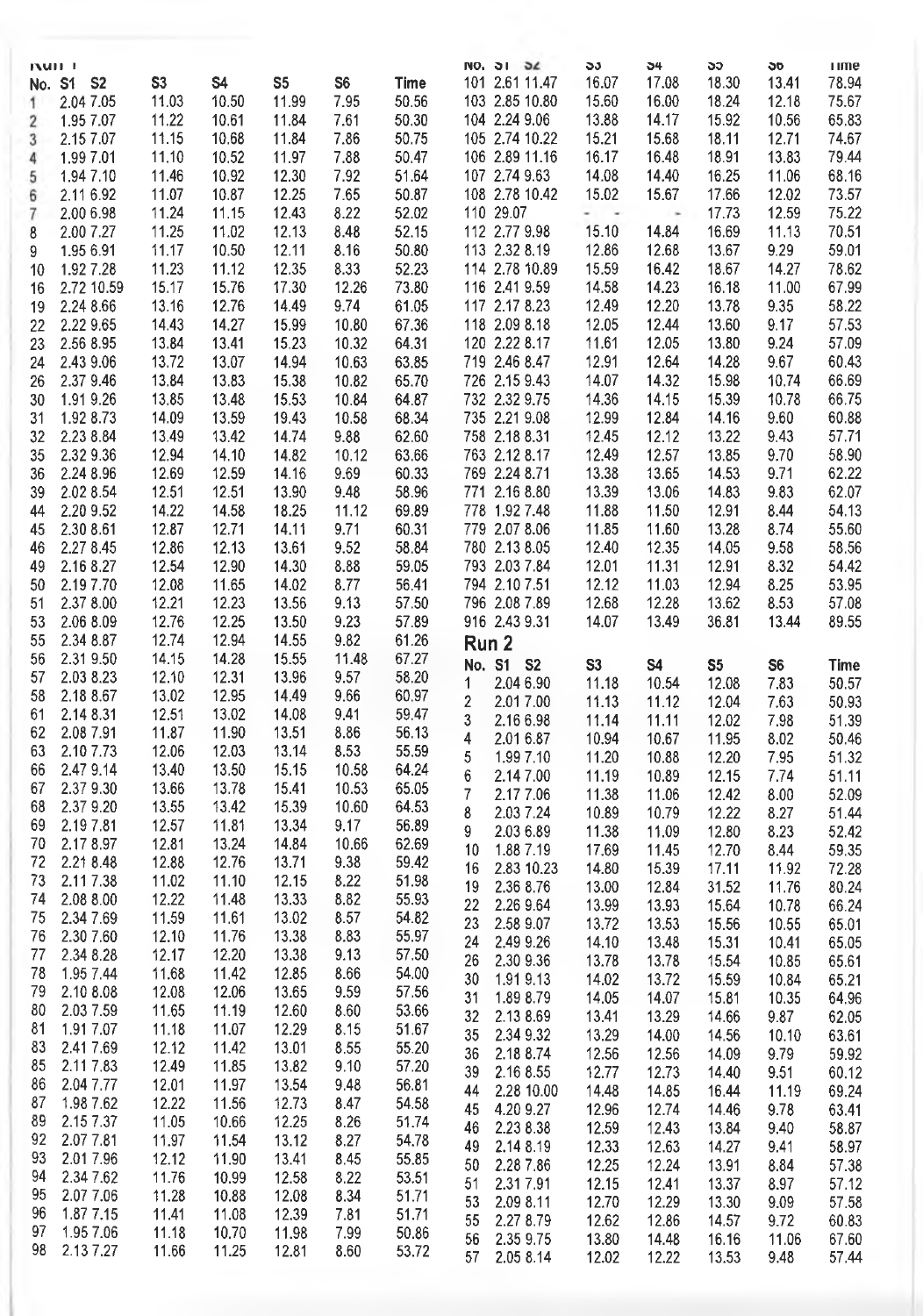## MSA British Hillclimb Championship July 4th 2010 Top 12 Run Off 1

| Round 15      |     |                        |              |               |       |                |
|---------------|-----|------------------------|--------------|---------------|-------|----------------|
| No.           | Pos | <b>Name</b>            | Car          | Run 1Top12 R1 |       | <b>Points</b>  |
| 4             |     | <b>Martin Groves</b>   | Gould GR55   | 50.47         | 49.13 | 11             |
|               | 2   | Scott Moran            | Gould GR61X  | 50.56         | 49.82 | 9              |
| 2             | 3   | <b>Trevor Willis</b>   | OMS CF06     | 50.30         | 50.31 | 8              |
| 9             | 4   | Deryk Young            | Gould GR51   | 50.80         | 50.35 | 7              |
| $\mathcal{S}$ | 5   | Roger Moran            | Gould GR61X  | 50.75         | 50.43 | 6              |
| 5             | 6   | <b>Chris Merrick</b>   | Gould GR55   | 51.64         | 50.59 | 5              |
| 81            | 7   | Richard Spedding       | Force PC     | 51.67         | 50.91 | 4              |
| 6             | 8   | Paul Ranson            | Gould GR55   | 50.87         | 50.99 | 3              |
| 95            | 9   | John Bradburn          | Gould GR55   | 51.71         | 51.21 | $\overline{2}$ |
| 96            | 10  | <b>Oliver Tomlin</b>   | Pilbeam MP97 | 51.71         | 51.37 |                |
| 97            | 11  | <b>Wallace Menzies</b> | DJ Firestorm | 50.86         | 51.87 | N              |
| 89            | 12  | <b>Paul Haimes</b>     | Dallara F301 | 51.74         | 52.36 |                |
|               |     |                        |              |               |       |                |

## Top 12 Run Off 2

| Round 16       |     |                        |              |       |               |               |
|----------------|-----|------------------------|--------------|-------|---------------|---------------|
| No.            | Pos | <b>Name</b>            | Car          |       | Run 1Top12 R1 | <b>Points</b> |
| 4              |     | <b>Martin Groves</b>   | Gould GR55   | 50.46 | 49.80         | 10            |
|                | 2   | Scott Moran            | Gould GR61X  | 50.57 | 49.85         | 9             |
| 3              | 3   | Roger Moran            | Gould GR61X  | 51.39 | 50.12         | 8             |
| $\overline{2}$ | 4   | <b>Trevor Willis</b>   | OMS CF06     | 50.93 | 50.17         |               |
| 97             | 5   | <b>Wallace Menzies</b> | DJ Firestorm | 50.60 | 50.35         | 6             |
| 6              | 6   | Paul Ranson            | Gould GR55   | 51.11 | 50.77         | 5             |
| 5              | 7   | <b>Chris Merrick</b>   | Gould GR55   | 51.32 | 50.79         | 4             |
| 89             | 8   | <b>Paul Haimes</b>     | Dallara F301 | 51.82 | 51.18         | 3             |
| 81             | 9   | Richard Spedding       | Force PC     | 52.07 | 51.43         | 2             |
| 7              | 10  | Tom New                | Gould GR55   | 52.09 | 51.45         |               |
| 8              | 11  | <b>William Hall</b>    | Force PC     | 51.44 | 52.12         |               |
| 95             | 12  | John Bradburn          | Gould GR55   | 51.44 | 52.20         |               |
|                |     |                        |              |       |               |               |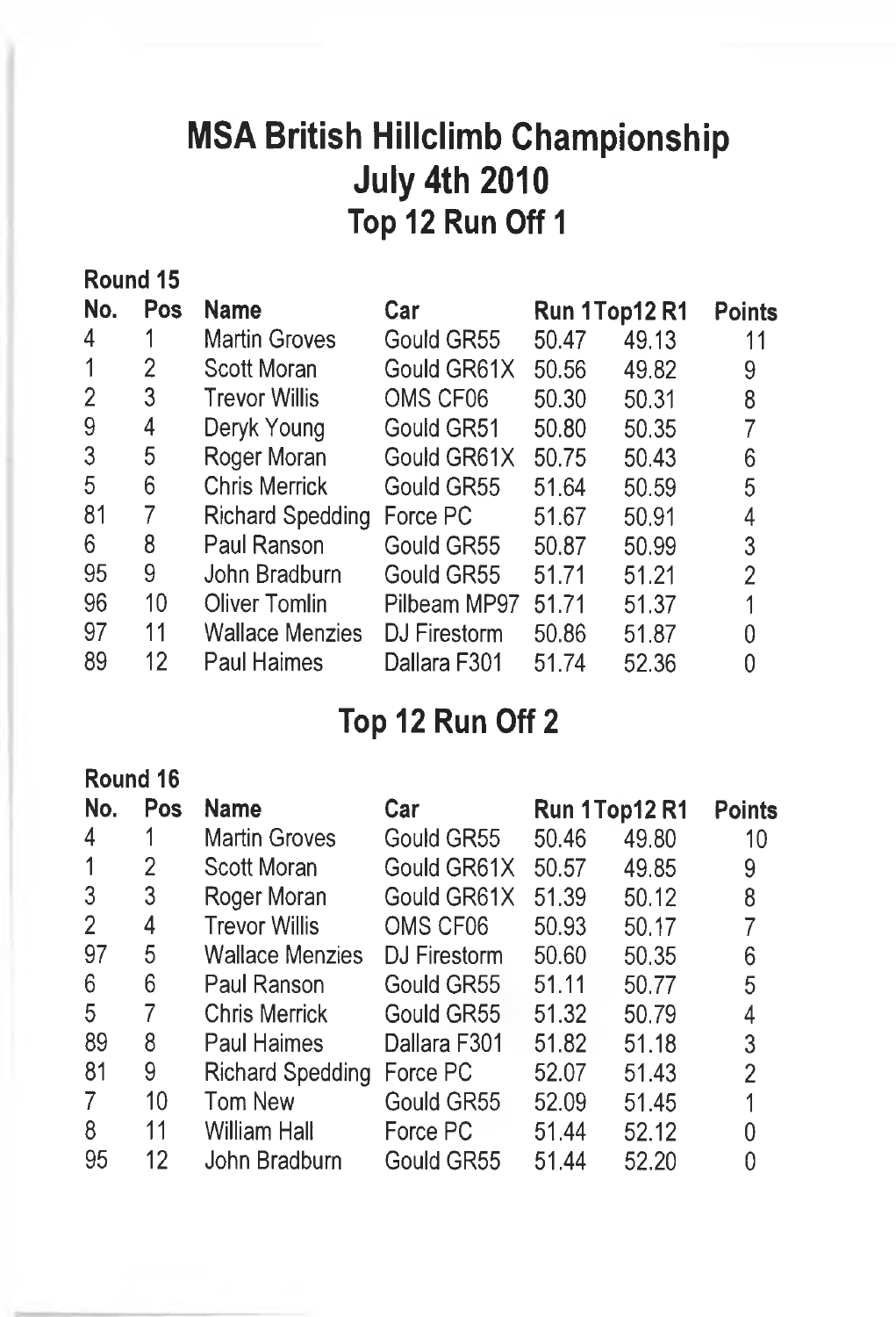|                | <b>INULL</b>           |                |                |                |              |                | NO. 31 34          |                | აა               | 54                   | ახ             | ১৩            | <b>ume</b>     |
|----------------|------------------------|----------------|----------------|----------------|--------------|----------------|--------------------|----------------|------------------|----------------------|----------------|---------------|----------------|
|                | No. S1 S2              | S <sub>3</sub> | S4             | S5             | S6           | Time           |                    | 101 2.61 11.47 | 16.07            | 17.08                | 18.30          | 13.41         | 78.94          |
| 1              | 2.04 7.05              | 11.03          | 10.50          | 11.99          | 7.95         | 50.56          |                    | 103 2.85 10.80 | 15.60            | 16.00                | 18.24          |               |                |
|                |                        |                |                |                |              |                |                    |                |                  |                      |                | 12.18         | 75.67          |
| $\overline{c}$ | 1.95 7.07              | 11.22          | 10.61          | 11.84          | 7.61         | 50.30          | 104 2.24 9.06      |                | 13.88            | 14.17                | 15.92          | 10.56         | 65.83          |
| 3              | 2.15 7.07              | 11.15          | 10.68          | 11.84          | 7.86         | 50.75          |                    | 105 2.74 10.22 | 15.21            | 15.68                | 18.11          | 12.71         | 74.67          |
| 4              | 1.99 7.01              | 11.10          | 10.52          | 11.97          | 7.88         | 50.47          |                    | 106 2.89 11.16 | 16.17            | 16.48                | 18.91          | 13.83         | 79.44          |
| 5              | 1.94 7.10              | 11.46          | 10.92          | 12.30          | 7.92         | 51.64          |                    | 107 2.74 9.63  | 14.08            | 14.40                | 16.25          | 11.06         | 68.16          |
| 6              | 2,116.92               | 11.07          | 10.87          | 12.25          | 7.65         | 50.87          |                    | 108 2.78 10.42 | 15.02            | 15.67                | 17.66          | 12.02         | 73.57          |
| 7              | 2.00 6.98              | 11.24          | 11.15          | 12.43          | 8.22         | 52.02          | 110 29.07          |                | $\sim$<br>$\sim$ | $\ddot{\phantom{0}}$ | 17.73          | 12.59         | 75.22          |
|                | 2.00 7.27              | 11.25          | 11.02          | 12.13          |              | 52.15          | 112 2.77 9.98      |                |                  |                      |                |               |                |
| 8              |                        |                |                |                | 8.48         |                |                    |                | 15.10            | 14.84                | 16.69          | 11.13         | 70.51          |
| 9              | 1.95 6.91              | 11.17          | 10.50          | 12.11          | 8.16         | 50.80          | 113 2.32 8.19      |                | 12.86            | 12.68                | 13.67          | 9.29          | 59.01          |
| 10             | 1.92 7.28              | 11.23          | 11.12          | 12.35          | 8.33         | 52.23          |                    | 114 2 78 10.89 | 15.59            | 16.42                | 18.67          | 14.27         | 78.62          |
| 16             | 2.72 10.59             | 15.17          | 15.76          | 17.30          | 12.26        | 73.80          | 116 2.41 9.59      |                | 14.58            | 14.23                | 16.18          | 11.00         | 67.99          |
| 19             | 2.24 8.66              | 13.16          | 12.76          | 14.49          | 9.74         | 61.05          | 117 2.17 8.23      |                | 12.49            | 12.20                | 13.78          | 9.35          | 58.22          |
| 22             | 2.22 9.65              | 14.43          | 14.27          | 15.99          | 10.80        | 67.36          | 118 2.09 8.18      |                | 12.05            | 12.44                | 13.60          | 9.17          | 57.53          |
| 23             | 2.56 8.95              | 13.84          | 13.41          | 15.23          | 10.32        | 64.31          | 120 2.22 8.17      |                | 11.61            | 12.05                | 13.80          | 9.24          | 57.09          |
| 24             | 2.43 9.06              | 13.72          | 13.07          | 14.94          | 10.63        | 63.85          | 719 2.46 8.47      |                | 12.91            | 12.64                | 14.28          | 9.67          | 60.43          |
|                |                        |                |                |                |              |                |                    |                |                  |                      |                |               |                |
| 26             | 2.37 9.46              | 13.84          | 13.83          | 15.38          | 10.82        | 65.70          | 726 2.15 9.43      |                | 14.07            | 14.32                | 15.98          | 10.74         | 66.69          |
| 30             | 1.91 9.26              | 13.85          | 13.48          | 15.53          | 10.84        | 64.87          | 732 2.32 9.75      |                | 14.36            | 14.15                | 15.39          | 10.78         | 66.75          |
| 31             | 1.92 8.73              | 14.09          | 13.59          | 19.43          | 10.58        | 68.34          | 735 2.21 9.08      |                | 12.99            | 12.84                | 14.16          | 9.60          | 60.88          |
| 32             | 2.23 8.84              | 13.49          | 13.42          | 14.74          | 9.88         | 62.60          | 758 2.18 8.31      |                | 12.45            | 12.12                | 13.22          | 9.43          | 57.71          |
| 35             | 2.32 9.36              | 12.94          | 14.10          | 14.82          | 10.12        | 63.66          | 763 2.12 8.17      |                | 12.49            | 12.57                | 13.85          | 9.70          | 58.90          |
| 36             | 2.24 8.96              | 12.69          | 12.59          | 14.16          | 9.69         | 60.33          | 769 2.24 8.71      |                | 13.38            | 13.65                | 14.53          | 9.71          | 62.22          |
| 39             | 2.02 8.54              | 12.51          | 12.51          | 13.90          | 9.48         | 58.96          | 771 2.16 8.80      |                | 13.39            | 13.06                | 14.83          |               | 62.07          |
|                |                        |                |                |                |              |                |                    |                |                  |                      |                | 9.83          |                |
| 44             | 2.20 9.52              | 14.22          | 14.58          | 18.25          | 11.12        | 69.89          | 778 1.92 7.48      |                | 11.88            | 11.50                | 12.91          | 8.44          | 54.13          |
| 45             | 2.30 8.61              | 12.87          | 12.71          | 14.11          | 9.71         | 60.31          | 779 2.07 8.06      |                | 11.85            | 11.60                | 13.28          | 8.74          | 55.60          |
| 46             | 2.27 8.45              | 12.86          | 12.13          | 13.61          | 9.52         | 58.84          | 780 2.13 8.05      |                | 12.40            | 12.35                | 14.05          | 9.58          | 58.56          |
| 49             | 2.16 8.27              | 12.54          | 12.90          | 14.30          | 8.88         | 59.05          | 793 2.03 7.84      |                | 12.01            | 11.31                | 12.91          | 8.32          | 54.42          |
| 50             | 2.19 7.70              | 12.08          | 11.65          | 14.02          | 8.77         | 56.41          | 794 2.10 7.51      |                | 12.12            | 11.03                | 12.94          | 8.25          | 53.95          |
| 51             | 2.37 8.00              | 12.21          | 12.23          | 13.56          | 9.13         | 57.50          | 796 2.08 7.89      |                | 12.68            | 12.28                | 13.62          | 8.53          | 57.08          |
| 53             | 2.06 8.09              | 12.76          | 12.25          | 13.50          | 9.23         | 57.89          | 916 2.43 9.31      |                | 14.07            | 13.49                | 36.81          | 13.44         | 89.55          |
| 55             | 2.34 8.87              | 12.74          | 12.94          | 14.55          | 9.82         | 61.26          |                    |                |                  |                      |                |               |                |
|                |                        |                |                |                |              |                | Run <sub>2</sub>   |                |                  |                      |                |               |                |
|                |                        |                |                |                |              |                |                    |                |                  |                      |                |               |                |
| 56             | 2.31 9.50              | 14.15          | 14.28          | 15.55          | 11.48        | 67.27          | No. S1 S2          |                | S3               | S4                   | S5             |               |                |
| 57             | 2.03 8.23              | 12.10          | 12.31          | 13.96          | 9.57         | 58.20          | 1                  |                |                  |                      |                | S6            | Time           |
| 58             | 2.18 8.67              | 13.02          | 12.95          | 14.49          | 9.66         | 60.97          |                    | 2.04 6.90      | 11.18            | 10.54                | 12.08          | 7.83          | 50.57          |
| 61             | 2.14 8.31              | 12.51          | 13.02          | 14.08          | 9.41         | 59.47          | 2                  | 2.017.00       | 11.13            | 11.12                | 12.04          | 7.63          | 50.93          |
| 62             | 2.08 7.91              | 11.87          | 11.90          | 13.51          | 8.86         | 56.13          | 3                  | 2.16 6.98      | 11.14            | 11.11                | 12.02          | 7.98          | 51.39          |
|                |                        |                |                |                |              |                | 4                  | 2.01 6.87      | 10.94            | 10.67                | 11.95          | 8.02          | 50.46          |
| 63             | 2.10 7.73              | 12.06          | 12.03          | 13.14          | 8.53         | 55.59          | 5                  | 1.99 7.10      | 11.20            | 10.88                | 12.20          | 7.95          | 51.32          |
| 66             | 2.47 9.14              | 13.40          | 13.50          | 15.15          | 10.58        | 64.24          | 6                  | 2.14 7.00      | 11.19            | 10.89                | 12.15          | 7.74          | 51.11          |
| 67             | 2.37 9.30              | 13.66          | 13.78          | 15.41          | 10.53        | 65.05          | 7                  | 2.17 7.06      | 11.38            | 11.06                | 12.42          | 8.00          | 52.09          |
| 68             | 2.37 9.20              | 13.55          | 13.42          | 15.39          | 10.60        | 64.53          | 8                  | 2.03 7.24      | 10.89            | 10.79                | 12.22          | 8.27          | 51.44          |
| 69             | 2.19 7.81              | 12.57          | 11.81          | 13.34          | 9.17         | 56.89          | 9                  |                |                  |                      |                |               |                |
| 70             | 2.17 8.97              | 12.81          | 13.24          | 14.84          | 10.66        | 62.69          |                    | 2.03 6.89      | 11.38            | 11.09                | 12.80          | 8.23          | 52.42          |
| 72             | 2.21 8.48              | 12.88          | 12.76          | 13.71          | 9.38         | 59.42          | 10                 | 1.88 7.19      | 17.69            | 11.45                | 12.70          | 8.44          | 59.35          |
| 73             | 2.11 7.38              | 11.02          | 11.10          | 12.15          | 8.22         | 51.98          | 16                 | 2.83 10.23     | 14.80            | 15.39                | 17.11          | 11.92         | 72.28          |
| 74             | 2.08 8.00              | 12.22          | 11.48          | 13.33          |              |                | 19                 | 2.36 8.76      | 13.00            | 12.84                | 31.52          | 11.76         | 80.24          |
|                |                        |                |                |                | 8.82         | 55.93          | 22                 | 2.26 9.64      | 13.99            | 13.93                | 15.64          | 10.78         | 66.24          |
| 75             | 2.34 7.69              | 11.59          | 11.61          | 13.02          | 8.57         | 54.82          | 23                 | 2.58 9.07      | 13.72            | 13.53                | 15.56          | 10.55         | 65.01          |
| 76             | 2.30 7.60              | 12.10          | 11.76          | 13.38          | 8.83         | 55.97          | 24                 | 2.49 9.26      | 14.10            | 13.48                | 15.31          | 10.41         | 65.05          |
| 77             | 2.34 8.28              | 12.17          | 12.20          | 13.38          | 9.13         | 57.50          | 26                 | 2.30 9.36      | 13.78            | 13.78                | 15.54          | 10.85         | 65.61          |
| 78             | 1.95 7.44              | 11.68          | 11,42          | 12.85          | 8.66         | 54.00          | 30                 | 1.91 9.13      |                  |                      |                |               |                |
| 79             | 2.10 8.08              | 12.08          | 12.06          | 13.65          | 9.59         | 57.56          |                    |                | 14.02            | 13.72                | 15.59          | 10.84         | 65.21          |
| 80             | 2.03 7.59              | 11.65          | 11.19          | 12.60          | 8.60         | 53.66          | 31                 | 1.89 8.79      | 14.05            | 14.07                | 15.81          | 10.35         | 64.96          |
| 81             | 1.91 7.07              | 11.18          | 11.07          |                |              |                | 32 2.13 8.69       |                | 13.41            | 13.29                | 14.66          | 9.87          | 62.05          |
|                |                        |                |                | 12.29          | 8.15         | 51.67          | 35 2.34 9.32       |                | 13.29            | 14.00                | 14.56          | 10.10         | 63.61          |
| 83             | 2.417.69               | 12.12          | 11.42          | 13.01          | 8.55         | 55.20          | 36                 | 2.18 8.74      | 12.56            | 12.56                | 14.09          | 9.79          | 59.92          |
| 85             | 2.11 7.83              | 12.49          | 11.85          | 13.82          | 9.10         | 57.20          | 39                 | 2.16 8.55      | 12.77            | 12.73                | 14.40          | 9.51          | 60.12          |
| 86             | 2.04 7.77              | 12.01          | 11.97          | 13.54          | 9.48         | 56.81          | 44                 | 2.28 10.00     | 14.48            | 14.85                | 16.44          | 11.19         | 69.24          |
| 87             | 1.98 7.62              | 12.22          | 11.56          | 12.73          | 8.47         | 54.58          | 45                 | 4.20 9.27      | 12.96            | 12.74                | 14.46          | 9.78          | 63.41          |
| 89             | 2.15 7.37              | 11.05          | 10.66          | 12.25          | 8.26         | 51.74          | 46                 | 2.23 8.38      | 12.59            | 12.43                | 13.84          | 9.40          |                |
| 92             | 2.07 7.81              | 11.97          | 11.54          | 13.12          | 8.27         | 54.78          | 49                 |                |                  |                      |                |               | 58.87          |
| 93             | 2.01 7.96              | 12.12          | 11.90          | 13.41          | 8.45         | 55.85          |                    | 2.14 8.19      | 12.33            | 12.63                | 14.27          | 9.41          | 58.97          |
| 94             | 2.34 7.62              | 11.76          | 10.99          | 12.58          | 8.22         | 53.51          | 50                 | 2.28 7.86      | 12.25            | 12.24                | 13.91          | 8.84          | 57.38          |
| 95             | 2.07 7.06              | 11.28          | 10.88          | 12.08          | 8.34         |                | 51                 | 2.31 7.91      | 12.15            | 12.41                | 13.37          | 8.97          | 57.12          |
| 96             |                        |                |                |                |              | 51.71          | 53                 | 2.09 8.11      | 12.70            | 12.29                | 13.30          | 9.09          | 57.58          |
|                | 1.87 7.15              | 11.41          | 11.08          | 12.39          | 7.81         | 51.71          | 55                 | 2.27 8.79      | 12.62            | 12.86                | 14.57          | 9.72          | 60.83          |
| 97<br>98       | 1.95 7.06<br>2.13 7.27 | 11.18<br>11.66 | 10.70<br>11.25 | 11.98<br>12.81 | 7.99<br>8.60 | 50.86<br>53.72 | 56<br>57 2.05 8.14 | 2.35 9.75      | 13.80<br>12.02   | 14.48<br>12.22       | 16.16<br>13.53 | 11.06<br>9.48 | 67.60<br>57.44 |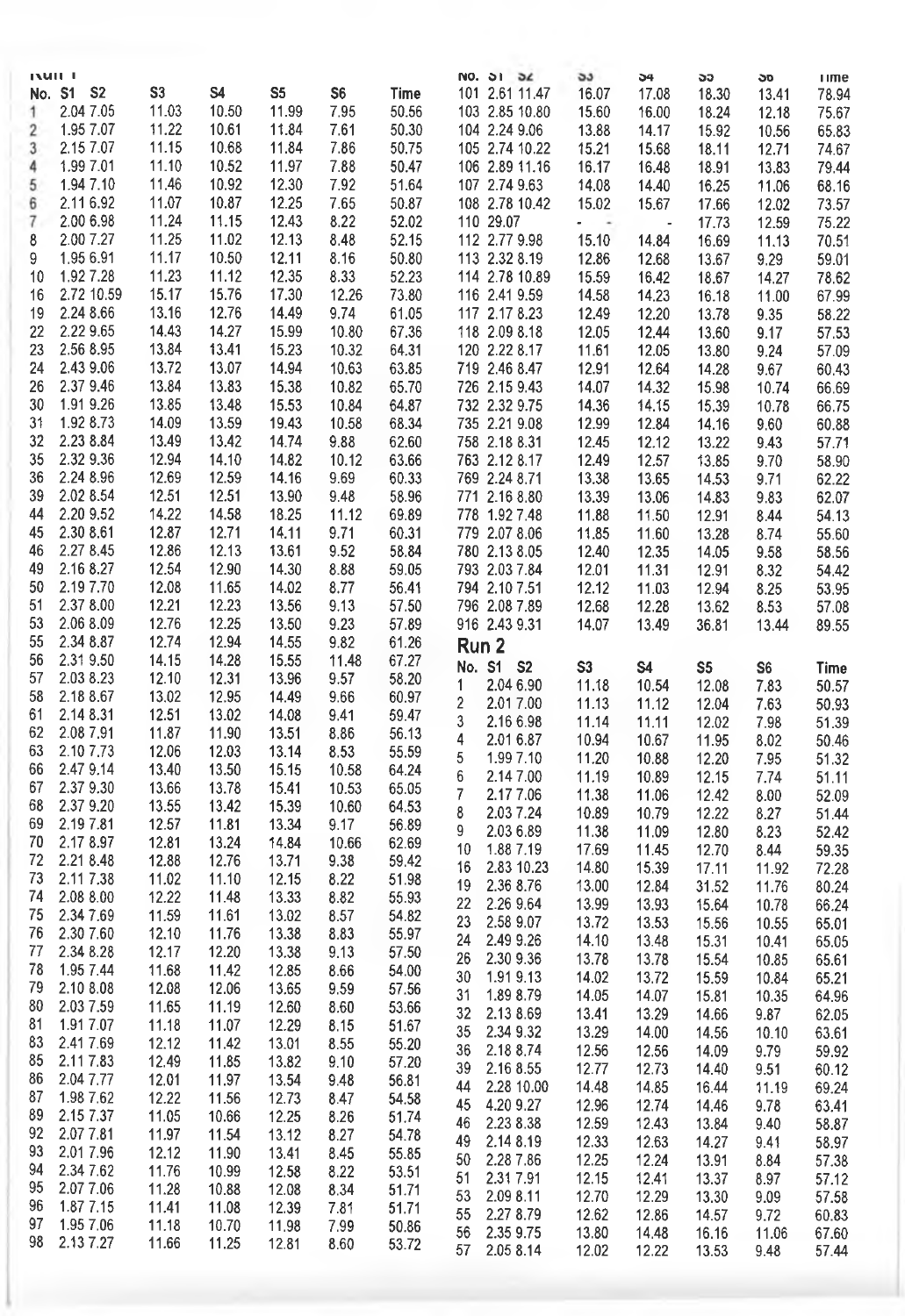## Had a great day competing...



**Keep the memory with a PW Pic Photo Prints available of all competitors at all Harewood 2010 events Contact Pete or Wendy: [pw@pwpics.net](mailto:pw@pwpics.net) [www.pwpics.net](http://www.pwpics.net)**

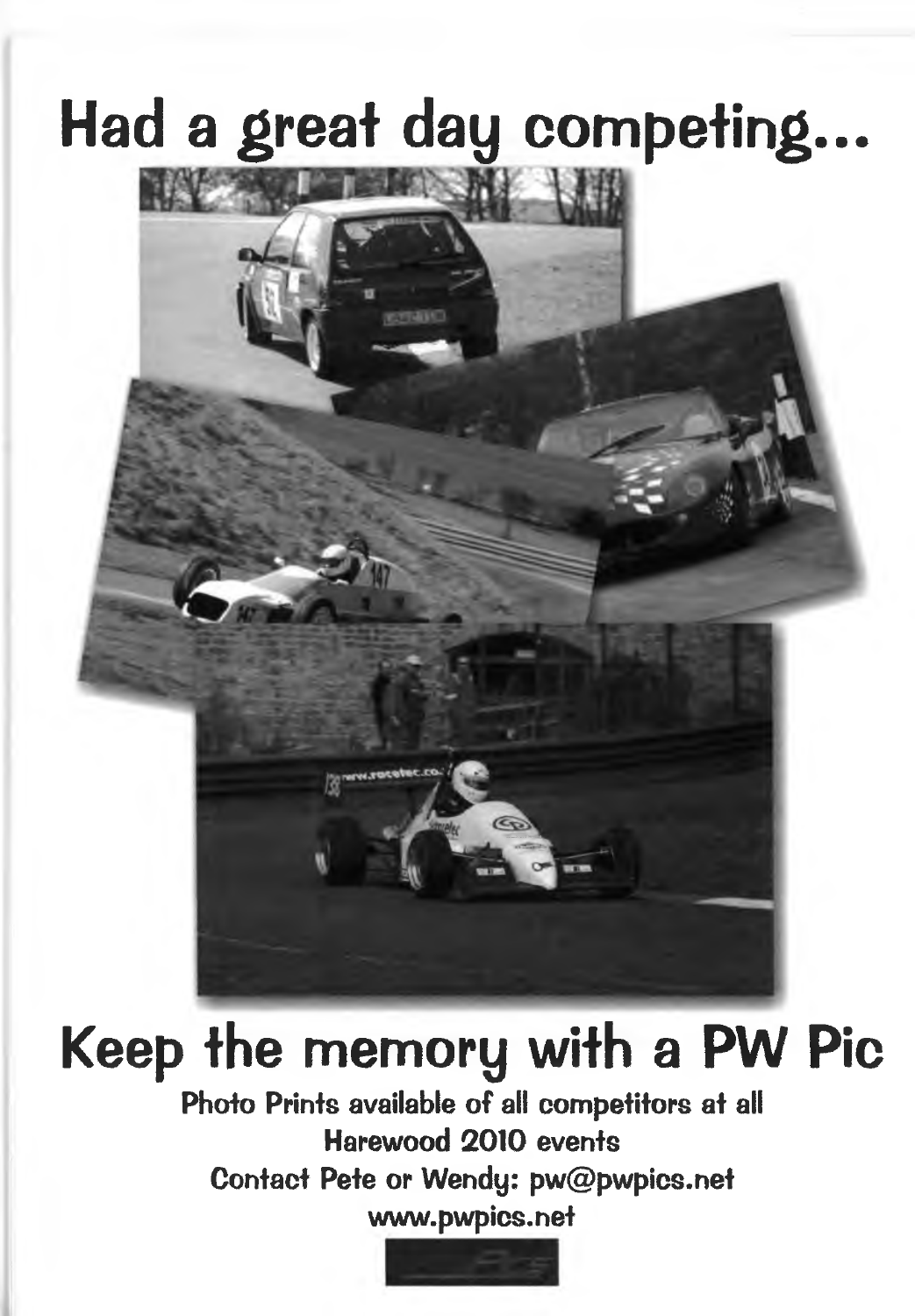|    | NO. 31 34    | ১১    | 54    | ວວ    | <b>SD</b> | <b>Time</b> |    | NO, 31 32      | აა    | 54    | ວວ    | <b>OG</b> | <b>Time</b> |
|----|--------------|-------|-------|-------|-----------|-------------|----|----------------|-------|-------|-------|-----------|-------------|
| 58 | 2.12 8.39    | 12.27 | 12.71 | 14.07 | 9.70      | 59.26       | 97 | 2.00 7.15      | 11.16 | 10.51 | 11.90 | 7.88      | 50.60       |
| 61 | 2.13 8.21    | 12.41 | 12.82 | 13.83 | 9.30      | 58.70       | 98 | 2.16 7.19      | 11.49 | 11.10 | 12.22 | 9.00      | 53.16       |
| 62 | 1.94 7.57    | 12.16 | 11.56 | 13.53 | 8.70      | 55.46       |    | 101 13.90      |       | 17.07 | 18.35 | 14.37     | 79.53       |
| 63 | 2.07 7.69    | 11.89 | 11.78 | 12.96 | 8.91      | 55.30       |    | 103 2.86 10.93 | 15.68 | 16.11 | 17.99 | 13.97     | 77.54       |
| 66 | 2.38 9.19    | 13.49 | 13.55 | 17.17 | 10.58     | 66.36       |    | 105 2.75 10.44 | 15.05 | 15.53 | 17.79 | 12.24     | 73.80       |
| 67 | 2.36 9.41    | 13.48 | 13.82 | 15.32 | ۰         | F/R         |    | 106 3.08 11.16 | 16.23 | 16.57 | 18.97 | 13.36     | 79.37       |
| 68 | 2.36 9.09    | 13.40 | 13.60 | 15.25 | 10.46     | 64.16       |    | 107 2.72 9.57  | 14.38 | 14.65 | 16.12 | 11.28     | 68.72       |
| 69 | 2.197.88     | 12.40 | 11.84 | 13.36 | 10.06     | 57.73       |    | 108 2.87 10.49 | 15.16 | 15.85 | 17.64 | 12.22     | 74.23       |
| 70 | 2.24 8.41    | 13.62 | 13.28 | 14.49 | 10.09     | 62.13       |    | 110 2.50 11.00 | 15.31 | 15.77 | 17.88 | 12.60     | 75.06       |
| 72 | 2.19 8.36    | 12.68 | 12.53 | 14.09 | 9.43      | 59.28       |    | 112 2.84 9.89  | 14.87 | 15.13 | 16.67 | 11.32     | 70.72       |
| 73 | 2.027.29     | 11.24 | 11.10 | 12.25 | 8.51      | 52.41       |    | 113 2.29 8.27  | 12.91 | 12.69 | 13.78 | 9.52      | 59.46       |
| 74 | 2.11 8.01    | 12.10 | 11.53 | 13.20 | 8.88      | 55.83       |    | 116 2.39 9.36  | 13.96 | 14.21 | 16.36 | 11.01     | 67.29       |
| 75 | 2.13 7.76    | 11.75 | 11.93 | 13.13 | 8.69      | 55.39       |    | 117 2.20 8.27  | 12.45 | 12.07 | 13.62 | 9.13      | 57.74       |
| 76 | 2.33 7.65    | 11.75 | 11.90 | 13.23 | 8.96      | 55.82       |    | 118 2.16 7.97  | 11.68 | 11.98 | 13.43 | 9.11      | 56.33       |
| 77 | 2.29 8.45    | 12.22 | 12.18 | 13.14 | 9.14      | 57.42       |    | 120 2.09 8.06  | 12.07 | 12.53 | 13.75 | 9.20      | 57.70       |
| 78 | 2.00 7.60    | 11.64 | t 17  |       |           | <b>DNF</b>  |    | 719 2 33 8 39  | 12.78 | 12.82 | 14.09 | 5.00      | <b>DNF</b>  |
| 79 | 2.35 8.16    | 12.02 | 11.71 | 13.26 | 8.63      | 56.13       |    | 726 2.15 9.36  | 14.09 | 14.32 | 16.11 | 11.12     | 67.15       |
| 80 | 1.96 7.68    | 11.51 | 11.35 | 12.89 | 8.68      | 54.07       |    | 732 2.31 11.07 | 14.45 | 13.53 | 15.22 | 10.57     | 67.15       |
| 81 | 1.94 7.14    | 11.40 | 10.90 | 12.56 | 8.13      | 52.07       |    | 735 2.23 9.03  | 12.82 | 12.69 | 14.49 | 9.65      | 60.91       |
| 83 | 2.46 7.89    | 12.08 | 11.45 | 12.84 | 8.58      | 55.30       |    | 758 2.13 8.11  | 12.08 | 11.87 | 13.30 | 9.22      | 56.71       |
| 85 | 2.09 7.94    | 12.21 | 11.69 | 13.86 | 9.14      | 56.93       |    | 763 2.05 7.83  | 69.45 | . .   | . .   |           | <b>DNF</b>  |
| 86 | 2.13 7.79    | 11.95 | 12.26 | 13.38 | 8.98      | 56.49       |    | 769 2.20 8.46  | 13.04 | 13.29 | 14.16 | 9.73      | 60.88       |
| 87 | 2.00 7.42    | 11.92 | 11.51 | 13.21 | 8.57      | 54 63       |    | 778 1.99 7.34  | 11.95 | 11.77 | 13.00 | 8.55      | 54.60       |
| 89 | 2.15 7.29    | 11.09 | 10.67 | 12.28 | 8.34      | 51.82       |    | 779 2.08 9.02  | 12.01 | 11.72 | 13.32 | 8.84      | 56.99       |
| 92 | 2.07 7.71    | 12.25 | 12.03 | 13.41 | 8.78      | 56.25       |    | 780 2.01 7.97  | 12.74 | 12.65 | 13.92 | 9.47      | 58.76       |
| 93 | 2.06 8.11    | 12.62 | 11.91 | 13.59 | 8.88      | 57.17       |    | 793 2.05 7.68  | 11.99 | 11.19 | 12.93 | 8.37      | 54.21       |
| 94 | 2.12 7.36    | 11.73 | 11.05 | 12.47 | 8.19      | 52.92       |    | 794 2.05 7.37  | 12.04 | 11,53 | 12.83 | 8.07      | 53.89       |
| 95 | 1.94 6.96    | 11.30 | 10.84 | 12.22 | 8.18      | 51.44       |    | 796 2.07 7.80  | 12.60 | 12.13 | 13.58 | 8.42      | 56.60       |
|    | 96 2.00 7.18 | 11.77 | 11.23 | 12.66 | 7.93      | 52.77       |    | 916 2.38 9.13  | 14.01 | 13.71 | 15.66 | 10.45     | 65.34       |



# **Event dates**

**2010**

- **7 August Yorkshire Speed Hillclimb**
- **8 August Montague Burton Hillclimb**
- **29 August Summer Championship Hillclimb**
- **18 September Greenwood Cup Hillclimb**
- **19 September Mike Wilson Memorial Hillclimb**